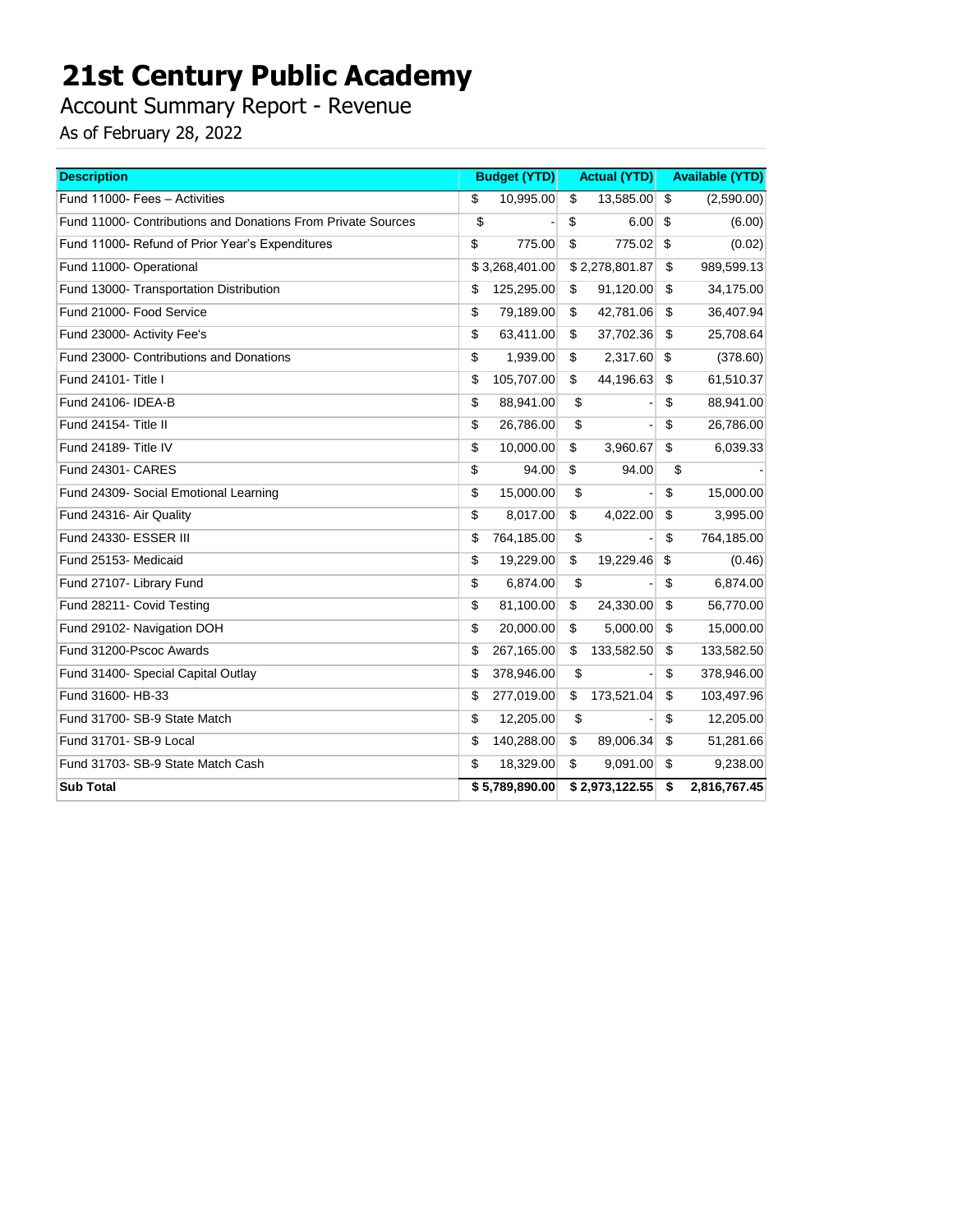### Account Summary Report - Expenditures

| <b>Description</b>                           |                    | <b>Budget</b> | <b>Actual</b>      | <b>Encumbrance</b>      |      | <b>Available</b> |
|----------------------------------------------|--------------------|---------------|--------------------|-------------------------|------|------------------|
| Fund 11000 - Operational                     |                    |               |                    |                         |      |                  |
| Salaries Expense-Substitutes                 | \$                 | 10,000.00     | \$<br>7,486.89     | \$<br>7,264.06 \$       |      | (4,750.95)       |
| Salaries Expense-Teachers                    | \$                 | 789,490.00    | \$<br>483,156.07   | \$<br>399,618.03 \$     |      | (93, 284.10)     |
| Salaries Expense-EAs                         | \$                 | 25,000.00     | \$<br>19,109.25    | \$<br>21,465.10 \$      |      | (15, 574.35)     |
| Salaries Expense-Special Ed Teachers         | \$                 | 196,210.00    | \$<br>117,988.52   | \$<br>108,437.22 \$     |      | (30, 215.74)     |
| Salaries Expense-Gifted Teachers             | \$                 | 20,085.00     | \$<br>25,432.22    | \$<br>23,252.78 \$      |      | (28,600.00)      |
| Salaries Expense-Special Ed EA               | \$                 | 25,375.00     | \$<br>8,413.26     | \$                      | \$   | 16,961.74        |
| Salaries Expense-At Risk                     | \$                 | 232,250.00    | \$<br>125,802.17   | \$<br>106,447.83        | \$   |                  |
| <b>Additional Compensation-Teachers</b>      | \$                 | 9,000.00      | \$<br>14,662.19    | \$<br>19,943.47 \$      |      | (25,605.66)      |
| Additional Compensation-Special Education    | \$                 | 4,000.00      | \$<br>3,872.48     | \$<br>4,127.52 \$       |      | (4,000.00)       |
| Additional Compensation-Gifted Teachers      | \$                 | 2,000.00      | \$<br>2,386.64     | \$<br>4,730.03 \$       |      | (5, 116.67)      |
| Additional Compensation-Extended Learning    | \$                 | 204,663.00    | \$<br>111,336.25   | \$<br>104,881.94 \$     |      | (11, 555.16)     |
| <b>Additional Compensation-Athletics</b>     | \$                 | 10,500.00     | \$<br>3,791.71     | \$<br>3,208.29          | -\$  | 3,500.00         |
| <b>Benefits</b>                              | \$                 | 552,612.00    | \$<br>307,719.10   | \$<br>288,011.87 \$     |      | (43, 118.97)     |
| <b>Other Charges</b>                         | \$                 | 500.00        | \$                 | \$                      | \$   | 500.00           |
| <b>Other Contract Services</b>               | \$                 |               | \$                 | \$<br>10,000.00 \$      |      | (10,000.00)      |
| <b>Other Textbooks</b>                       | \$                 | 39,183.00     | \$<br>40,254.68    | \$                      | \$   | (1,071.68)       |
| Software                                     | \$                 | 2,000.00      | \$<br>1,785.86     | \$<br>450.00 \$         |      | (235.86)         |
| General Supplies and Materials               | \$                 | 4,755.00      | \$<br>1,214.14     | \$                      | \$   | 3,540.86         |
| Supply Assets (\$5,000 or Less)              | \$                 | 2,000.00      | \$<br>12,533.87    | \$                      | \$   | (10,533.87)      |
| Function 1000 - Instruction                  | \$                 | 2,129,623.00  | \$<br>1,286,945.30 | \$<br>$1,101,838.11$ \$ |      | (259, 160.41)    |
|                                              |                    |               |                    |                         |      |                  |
| <b>Salaries Expense</b>                      | \$                 | 5,650.00      | \$<br>13,608.24    | \$<br>17,091.76 \$      |      | (25,050.00)      |
| Salaries Expense                             | \$                 | 52,700.00     | \$<br>28,545.79    | \$<br>24,154.21         | \$   |                  |
| <b>Additional Compensation</b>               | \$                 |               | \$<br>421.06       | \$                      | \$   | (421.06)         |
| <b>Additional Compensation</b>               | \$                 |               | \$<br>947.38       | \$                      | \$   | (947.38)         |
| <b>Benefits</b>                              | \$                 | 20,306.00     | \$<br>15,197.95    | \$<br>12,794.00 \$      |      | (7,685.95)       |
| Diagnosticians - Contracted                  | \$                 | 3,000.00      | \$                 | \$<br>2,000.00          | \$   | 1,000.00         |
| Speech Therapists - Contracted               | \$                 | 52,000.00     | \$<br>8,995.00     | \$<br>46,445.00 \$      |      | (3,440.00)       |
| Occupational Therapists - Contracted         | \$                 | 32,000.00     | \$<br>27,710.94    | \$<br>26,658.06 \$      |      | (22, 369.00)     |
| Therapists - Contracted                      | \$                 | 10,020.00     | \$<br>19.65        | \$                      | \$   | 10,000.35        |
| Other Professional/Technical Services        | \$                 | 26,205.00 \$  | 3,959.01           | \$                      | \$   | 22,245.99        |
| <b>Other Charges</b>                         | \$                 | 1,138.00      | \$<br>1,137.79     | \$                      | \$   | 0.21             |
| <b>Other Contract Services</b>               | \$                 | 1,000.00      | \$                 | \$                      | \$   | 1,000.00         |
| <b>General Supplies and Materials</b>        | \$                 | 2,500.00      | \$<br>2,267.91     | \$                      | \$   | 232.09           |
| Function 2100 - Support Services-Students    | \$                 | 206,519.00    | \$<br>102,810.72   | \$<br>129,143.03 \$     |      | (25, 434.75)     |
|                                              |                    |               |                    |                         |      |                  |
| <b>Additional Compensation</b>               | \$                 | $2,000.00$ \$ | $1,083.29$ \$      | 916.71                  | \$   |                  |
| <b>Educational Retirement</b>                | \$                 | 303.00        | \$<br>269.98 \$    | $230.09$ \$             |      | (197.07)         |
| <b>Other Contract Services</b>               | \$                 | 15,500.00     | \$<br>11,875.00    | \$                      | \$   | 3,625.00         |
| <b>General Supplies and Materials</b>        | \$                 | 500.00        | \$<br>70.04        | \$<br>$3,040.36$ \$     |      | (2,610.40)       |
| Function 2200 - Support Services-Instruction | \$                 | 18,303.00     | \$<br>13,298.31    | \$<br>4,187.16          | \$   | 817.53           |
|                                              |                    |               |                    |                         |      |                  |
| Salaries Expense                             | \$                 | 63,088.00     | \$<br>40,839.44 \$ | 21,619.69               | - \$ | 628.87           |
| Salaries Expense                             | \$                 |               | \$<br>14,166.68 \$ | 28,333.32 \$            |      | (42,500.00)      |
| <b>Benefits</b>                              | $\pmb{\mathbb{S}}$ | 33,819.00     | \$<br>25,433.70 \$ | 22,042.42 \$            |      | (13,657.12)      |
|                                              |                    |               |                    |                         |      |                  |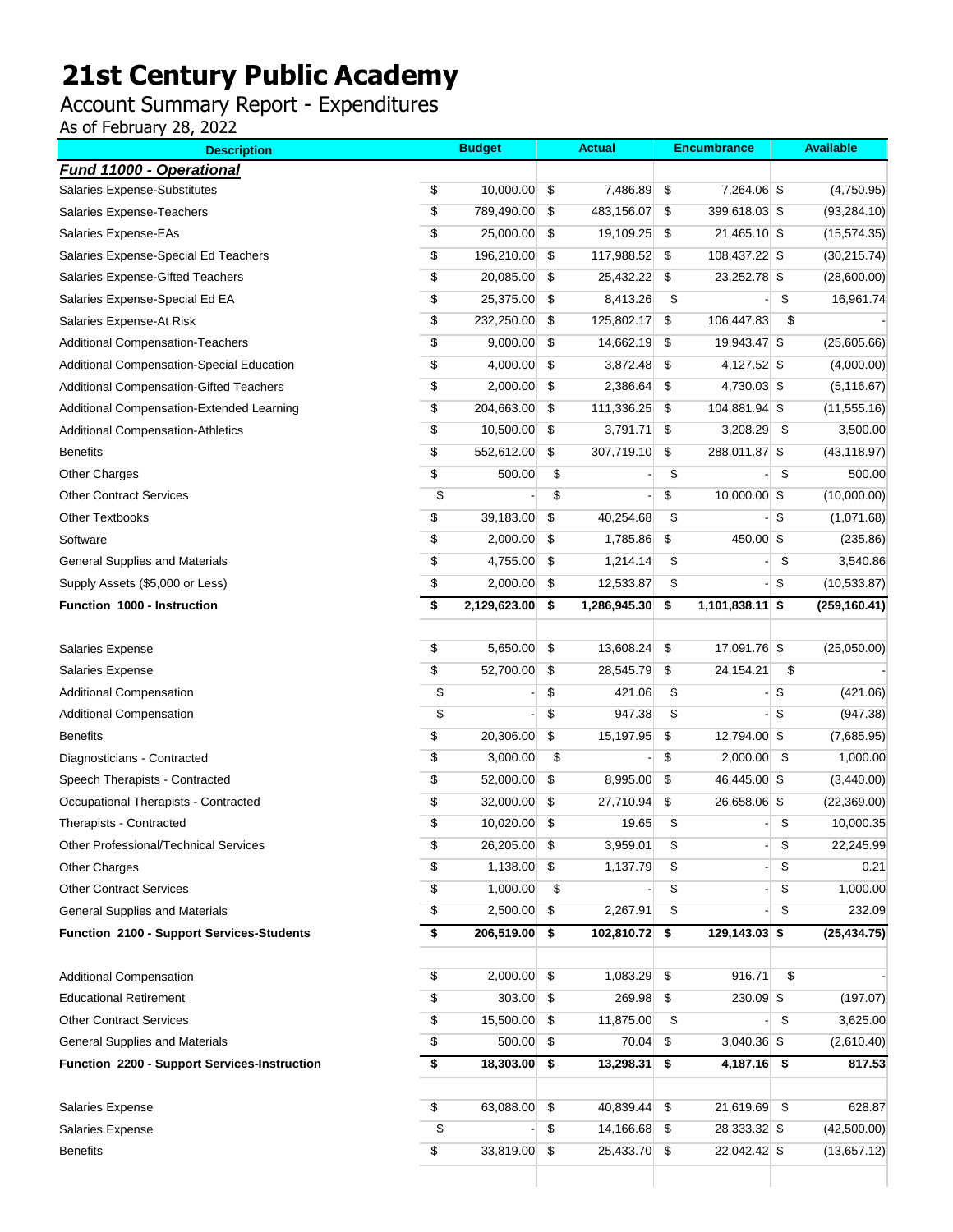| <b>Description</b>                                   | <b>Budget</b>           |      | <b>Actual</b>     | <b>Encumbrance</b>   |      | <b>Available</b> |  |  |
|------------------------------------------------------|-------------------------|------|-------------------|----------------------|------|------------------|--|--|
| <b>Professional Development</b>                      | \$<br>650.00            | \$   | 295.00            | \$<br>590.00 \$      |      | (235.00)         |  |  |
| Auditing                                             | \$<br>19,400.00         | \$   | 23,085.26         | \$                   | \$   | (3,685.26)       |  |  |
| Legal                                                | \$<br>15,000.00         | \$   | 5,276.70          | \$<br>9,723.30       | \$   |                  |  |  |
| <b>Other Charges</b>                                 | \$<br>750.00            | \$   |                   | \$                   | \$   | 750.00           |  |  |
| Advertising                                          | \$<br>100.00            | \$   | 64.01             | \$<br>15,103.20 \$   |      | (15,067.21)      |  |  |
| <b>Other Contract Services</b>                       | \$<br>200.00            | \$   |                   | \$                   | \$   | 200.00           |  |  |
| Function 2300 - Support Services-General Admin       | \$<br>133,007.00        | \$   | 109,160.79        | \$<br>97,411.93 \$   |      | (73, 565.72)     |  |  |
| <b>Salaries Expense</b>                              | \$<br>96,320.00         | \$   | 72,189.99         | \$<br>24,130.00      | \$   | 0.01             |  |  |
| <b>Benefits</b>                                      | \$<br>27,116.00         | \$   | 20,765.23         | \$<br>6,067.63       | \$   | 283.14           |  |  |
| Professional Development                             | \$<br>300.00            | \$   |                   | \$                   | \$   | 300.00           |  |  |
| <b>Other Charges</b>                                 | \$<br>850.00            | \$   |                   | \$                   | \$   | 850.00           |  |  |
| General Supplies and Materials                       | \$<br>1,000.00          | \$   | 857.35            | \$                   | \$   | 142.65           |  |  |
| Supply Assets (\$5,000 or Less)                      | \$                      | \$   | 341.25            | \$<br>290.74 \$      |      | (631.99)         |  |  |
| <b>Function 2400 - Support Services-School Admin</b> | \$<br>125,586.00        | \$   | 94,153.82         | \$<br>30,488.37      | \$   | 943.81           |  |  |
|                                                      |                         |      |                   |                      |      |                  |  |  |
| Salaries Expense                                     | \$<br>40,497.00         | \$   | 23,621.22         | \$<br>16,872.21      | \$   | 3.57             |  |  |
| <b>Benefits</b>                                      | \$<br>22,904.00         | \$   | 11,858.37         | \$<br>10,297.74      | \$   | 747.89           |  |  |
| <b>Professional Development</b>                      | \$<br>500.00            | \$   |                   | \$                   | \$   | 500.00           |  |  |
| <b>Other Professional/Technical Services</b>         | \$<br>131,009.00        | \$   | 78,519.45         | \$<br>53,265.49 \$   |      | (775.94)         |  |  |
| <b>Other Charges</b>                                 | \$<br>5,140.00          | \$   | 5,220.58          | \$<br>180.00 \$      |      | (260.58)         |  |  |
| Rentals of Computers and Related Equipment           | \$<br>8,200.00          | \$   | 4,016.81          | \$<br>1,606.49       | -\$  | 2,576.70         |  |  |
| <b>Other Contract Services</b>                       | \$<br>19,427.00         | \$   | 20,356.01         | \$<br>$9,123.07$ \$  |      | (10,052.08)      |  |  |
| Software                                             | \$<br>23,891.00         | \$   | 26,950.02         | \$                   | \$   | (3,059.02)       |  |  |
| <b>General Supplies and Materials</b>                | \$<br>500.00            | \$   | 313.43            | \$<br>226.57 \$      |      | (40.00)          |  |  |
| <b>Function 2500 - Central Services</b>              | \$<br>252,068.00        | \$   | 170,855.89        | \$<br>$91,571.57$ \$ |      | (10, 359.46)     |  |  |
| <b>Other Charges</b>                                 | \$<br>2,500.00          | \$   | 950.32            | \$<br>1,441.14       | \$   | 108.54           |  |  |
| Maintenance & Repair - Buildings And Grounds         | \$<br>11,850.00         | \$   | 4,507.64          | \$<br>5,262.16       | - \$ | 2,080.20         |  |  |
| Electricity                                          | \$<br>50,000.00         | \$   | 31,158.01         | \$<br>17,932.99      | \$   | 909.00           |  |  |
| Natural Gas (Buildings)                              | \$<br>5,000.00          | - \$ | 5,199.73          | \$<br>5,800.27 \$    |      | (6,000.00)       |  |  |
| Water/Sewage                                         | \$<br>22,000.00         | \$   | 13,785.98         | \$<br>8,214.02       | \$   |                  |  |  |
| <b>Communication Services</b>                        | \$<br>7,000.00          | \$   | 6,034.84          | \$<br>8,465.16 \$    |      | (7,500.00)       |  |  |
| Property/Liability Insurance                         | \$<br>102,583.00        | \$   | 102,583.00        | \$                   | \$   |                  |  |  |
| <b>Other Contract Services</b>                       | \$<br>108,567.00        | \$   | 68,944.00         | \$<br>65,980.35 \$   |      | (26, 357.35)     |  |  |
| Software                                             | \$<br>1,200.00          | \$   |                   | \$                   | \$   | 1,200.00         |  |  |
| <b>General Supplies and Materials</b>                | \$<br>5,000.00          | \$   | 1,478.68          | \$<br>7,241.30 \$    |      | (3,719.98)       |  |  |
| Fixed Assets (More Than \$5,000)                     | \$                      | \$   |                   | \$<br>11,797.69 \$   |      | (11,797.69)      |  |  |
| Function 2600 - Operation & Maintenance of Plant     | \$<br>315,700.00        | \$   | 234,642.20        | \$<br>132,135.08 \$  |      | (51,077.28)      |  |  |
| Salaries Expense                                     | \$<br>25,375.00         | \$   | 13,744.77         | \$<br>11,630.23      | \$   |                  |  |  |
| <b>Additional Compensation</b>                       | \$                      | \$   | 300.00            | \$                   | \$   | (300.00)         |  |  |
| <b>Benefits</b>                                      | \$<br>11,107.00         | \$   | 4,594.75          | \$<br>4,956.35       | -\$  | 1,555.90         |  |  |
| <b>Other Charges</b>                                 | \$<br>31.00             | \$   |                   | \$                   | \$   | 31.00            |  |  |
| <b>Function 3100 - Food Services Operations</b>      | \$<br>36,513.00         | \$   | 18,639.52         | \$<br>16,586.58 \$   |      | 1,286.90         |  |  |
|                                                      |                         |      |                   |                      |      |                  |  |  |
| <b>Additional Compensation</b>                       | \$<br>25,055.00         | \$   | 16,425.00         | \$<br>16,979.27 \$   |      | (8,349.27)       |  |  |
| <b>Benefits</b>                                      | \$<br>3,879.00          | \$   | 4,013.88          | \$<br>4,370.84 \$    |      | (4,505.72)       |  |  |
| Function 3300 - Community Services Operations        | \$<br>28,934.00         | -\$  | 20,438.88         | \$<br>$21,350.11$ \$ |      | (12, 854.99)     |  |  |
| Rentals-Lease to Purchase                            | \$<br>134,074.00        | \$   | 75,139.37         | \$<br>59,004.37 \$   |      | (69.74)          |  |  |
| Function 4000 - Capital Outlay                       | \$<br>134,074.00 \$     |      | 75,139.37         | \$<br>59,004.37 \$   |      | (69.74)          |  |  |
| Fund 11000 - General                                 | \$<br>$3,380,327.00$ \$ |      | $2,126,084.80$ \$ | 1,683,716.31 \$      |      | (429, 474.11)    |  |  |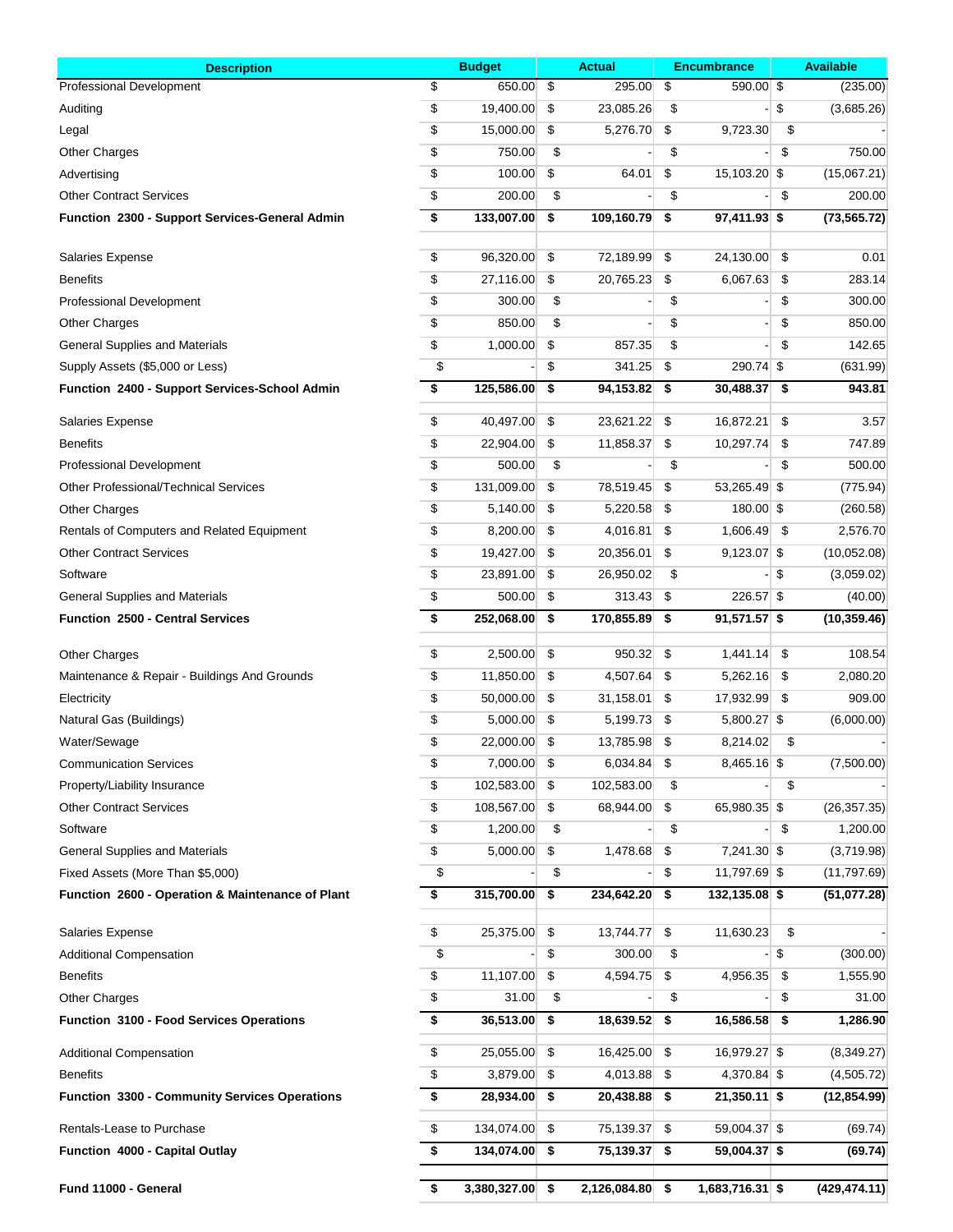| <b>Description</b>                                |                                      | <b>Budget</b>  |     | <b>Actual</b> | <b>Encumbrance</b> | <b>Available</b> |             |
|---------------------------------------------------|--------------------------------------|----------------|-----|---------------|--------------------|------------------|-------------|
| Fund 13000 - Pupil Transportation                 |                                      |                |     |               |                    |                  |             |
| Rental of Equipment and Vehicles                  | \$                                   | 43,290.00      | \$  |               | \$                 | \$               | 43,290.00   |
| <b>Transportation Contractors</b>                 | \$                                   | 82,005.00      | \$  | 75,317.24     | \$<br>37,448.26 \$ |                  | (30,760.50) |
| Fund 13000 - Pupil Transportation                 | \$                                   | 125,295.00     | \$  | 75,317.24     | \$<br>37,448.26    | \$               | 12,529.50   |
| <b>Fund 14000 - Total Instructional Materials</b> |                                      |                |     |               |                    |                  |             |
| Direct Instruction-Instructional Materials 30%    | \$                                   | 2,195.00       | \$  |               | \$                 | \$               | 2,195.00    |
| <b>Fund 14000 - Total Instructional Materials</b> | \$                                   | 2,195.00       | \$  |               | \$                 | \$               | 2,195.00    |
|                                                   |                                      |                |     |               |                    |                  |             |
| Fund 21000 - Food Services                        |                                      |                |     |               |                    |                  |             |
| Contracts - Interagency                           | \$                                   | 4,237.00       | \$  |               | \$                 | \$               | 4,237.00    |
| Food                                              | \$                                   | 75,189.00      | \$  | 47,059.38     | \$<br>28,129.72 \$ |                  | (0.10)      |
| Fund 21000 - Food Services                        | \$                                   | 79,426.00      | \$  | 47,059.38     | \$<br>28,129.72 \$ |                  | 4,236.90    |
| Fund 23000 - Activity Fund                        |                                      |                |     |               |                    |                  |             |
| <b>Additional Compensation</b>                    | \$                                   | 9,000.00       | \$  | 7,500.00      | \$                 | \$               | 1,500.00    |
| <b>Benefits</b>                                   | \$                                   | 1,062.00       | \$  | 1,014.05      | \$<br>175.84 \$    |                  | (127.89)    |
| <b>Other Charges</b>                              | \$                                   | 10,000.00      | -\$ | 1,194.27      | \$<br>113.75       | -\$              | 8,691.98    |
| <b>Other Contract Services</b>                    | \$                                   | 10,000.00      | -\$ | 6,670.50      | \$<br>3,749.50 \$  |                  | (420.00)    |
| <b>General Supplies and Materials</b>             | \$                                   | 56,542.00      | \$  | 13,801.75     | \$<br>7,831.89     | \$               | 34,908.36   |
| Supply Assets (\$5,000 or Less)                   | \$                                   |                | \$  | 1,660.00      | \$                 | \$               | (1,660.00)  |
|                                                   |                                      | 86,604.00      |     | 31,840.57     | 11,870.98 \$       |                  | 42,892.45   |
| Fund 23000 - Non-Instructional Support            | \$                                   |                | \$  |               | \$                 |                  |             |
| <b>Fund 24101 - Title I</b>                       |                                      |                |     |               |                    |                  |             |
| Salaries Expense                                  | \$                                   | 75,000.00      | -\$ | 40,828.19     | \$<br>34,546.81 \$ |                  | (375.00)    |
| <b>Educational Retirement</b>                     | \$                                   | 30,707.00      | \$  | 16,782.83     | \$<br>16,472.57 \$ |                  | (2,548.40)  |
| Fund 24101 - Title I - IASA                       | \$                                   | 105,707.00     | \$  | 57,611.02 \$  | 51,019.38 \$       |                  | (2,923.40)  |
| <b>Fund 24106 IDEA-B</b>                          |                                      |                |     |               |                    |                  |             |
| Salaries Expense                                  | \$                                   | 59,800.00      | \$  | 32,527.01     | \$<br>27,272.99    | \$               |             |
| <b>Benefits</b>                                   | \$                                   | 29,141.00 \$   |     | 14,983.93     | \$<br>14,200.79 \$ |                  | (43.72)     |
| Fund 24106 - Entitlement IDEA-B                   | \$                                   | 88,941.00 \$   |     | 47,510.94 \$  | 41,473.78 \$       |                  | (43.72)     |
|                                                   |                                      |                |     |               |                    |                  |             |
| Fund 24154 - Title II                             |                                      |                |     |               |                    |                  |             |
| <b>Additional Compensation</b>                    | \$                                   | $23,159.00$ \$ |     | 8,000.00 \$   | 8,000.00 \$        |                  | 7,159.00    |
| <b>Benefits</b>                                   | \$                                   | 3,627.00 \$    |     | $1,952.15$ \$ | 1,424.58           | -\$              | 250.27      |
| Fund 24154 - Title II                             | \$                                   | 26,786.00 \$   |     | $9,952.15$ \$ | $9,424.58$ \$      |                  | 7,409.27    |
| Fund 24189 - Title IV                             |                                      |                |     |               |                    |                  |             |
| Salaries Expense                                  | \$                                   |                | \$  | $2,250.05$ \$ | 2,249.95 \$        |                  | (4,500.00)  |
| Salaries Expense                                  | \$                                   | 8,071.00 \$    |     | 1,625.03      | \$<br>1,624.97 \$  |                  | 4,821.00    |
| <b>Benefits</b>                                   | \$                                   | 1,929.00 \$    |     | 1,572.48      | \$<br>1,728.65 \$  |                  | (1,372.13)  |
| Fund 24189 - Title IV                             | $\overline{\boldsymbol{\mathsf{s}}}$ | $10,000.00$ \$ |     | 5,447.56 \$   | $5,603.57$ \$      |                  | (1,051.13)  |
| Fund 24301 - Cares Act                            |                                      |                |     |               |                    |                  |             |
| <b>General Supplies and Materials</b>             | \$                                   | $94.00$ \$     |     | 94.00         | \$                 | \$               |             |
| Fund 24301 - Cares Act                            | \$                                   | $94.00$ \$     |     | 94.00         | \$                 | \$               |             |
|                                                   |                                      |                |     |               |                    |                  |             |
| Fund 24309 - Social Emotional Learning            |                                      |                |     |               |                    |                  |             |
| Software                                          | \$                                   | $15,000.00$ \$ |     | 125.77        | \$<br>14,849.00 \$ |                  | 25.23       |
| Fund 24309 - CRRSA - Social Emotional Learning    | \$                                   | 15,000.00      | \$  | 125.77        | \$<br>14,849.00    | \$               | 25.23       |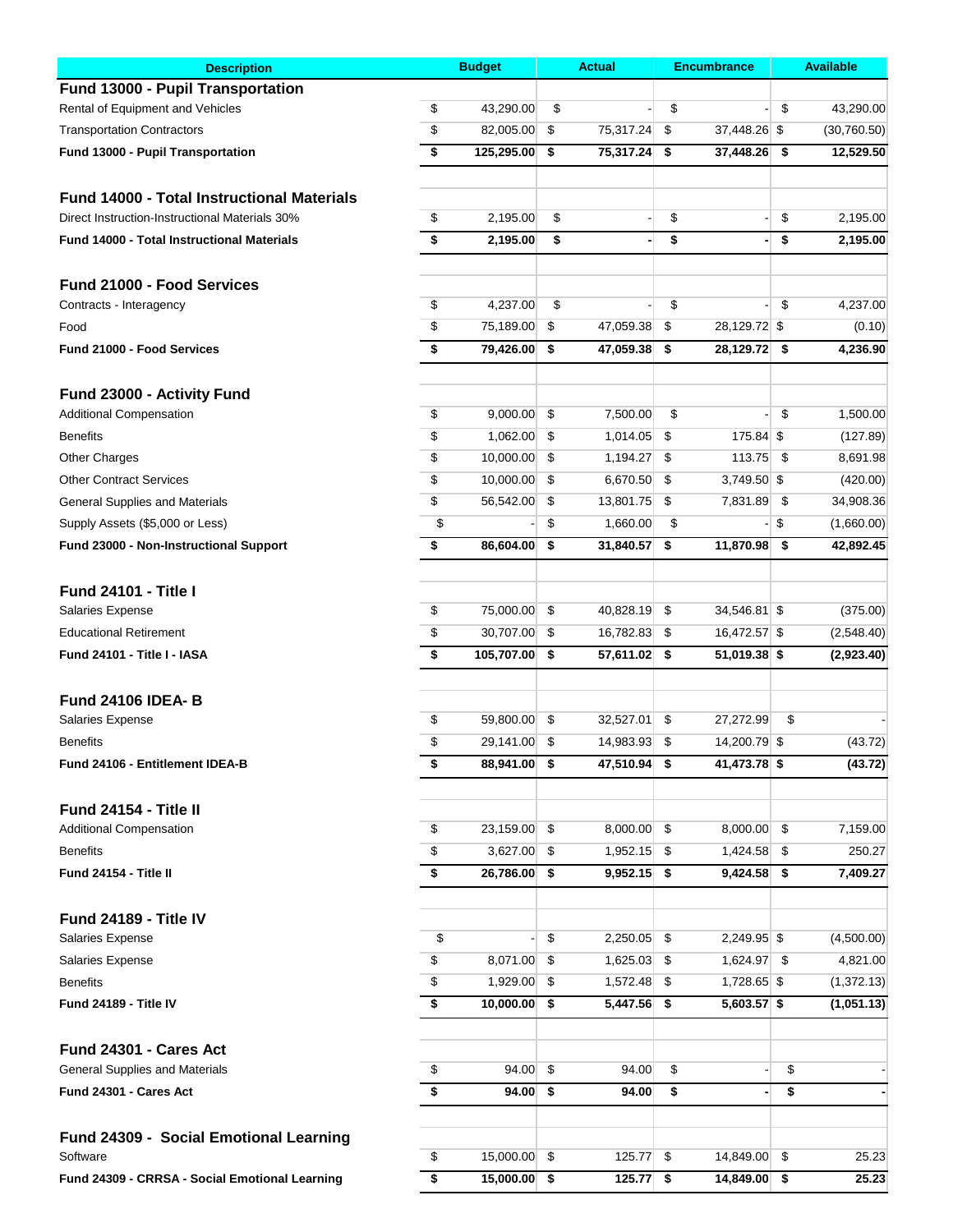| <b>Description</b>                                              | <b>Budget</b>       |     | <b>Actual</b>            |     | <b>Encumbrance</b> | <b>Available</b> |
|-----------------------------------------------------------------|---------------------|-----|--------------------------|-----|--------------------|------------------|
| Fund 24316 - Air Quality                                        | \$<br>3,995.00      | \$  |                          | \$  |                    | \$<br>3,995.00   |
| Supply Assets (\$5,000 or Less)                                 | \$<br>4,022.00      | \$  | 4,022.00                 | \$  |                    | \$               |
| Fund 24316 - Air Quality                                        | \$<br>8,017.00      | \$  | 4,022.00                 | \$  | ٠                  | \$<br>3,995.00   |
| <b>Fund 24330 - ESSER III</b>                                   |                     |     |                          |     |                    |                  |
| Salaries Expense                                                | \$<br>72,000.00     | \$  |                          | \$  |                    | \$<br>72,000.00  |
| <b>Other Charges</b>                                            | \$<br>12,500.00     | \$  |                          | \$  |                    | \$<br>12,500.00  |
| <b>Student Travel</b>                                           | \$<br>12,500.00     | \$  |                          | \$  | 1,250.00           | \$<br>11,250.00  |
| Supply Assets (\$5,000 or Less)                                 | \$<br>302,185.00    | \$  |                          | \$  |                    | \$<br>302,185.00 |
| Function 1000 - Instruction                                     | \$<br>399,185.00    | \$  | $\overline{\phantom{0}}$ | \$  | 1,250.00           | \$<br>397,935.00 |
| Salaries Expense                                                | \$<br>153,000.00    | \$  |                          | \$  |                    | \$<br>153,000.00 |
| Function 2100 - Support Services-Students                       | \$<br>153,000.00    | \$  | ٠                        | \$  | ٠                  | \$<br>153,000.00 |
| <b>Other Contract Services</b>                                  | \$<br>50,000.00     | \$  |                          | \$  |                    | \$<br>50,000.00  |
| Supply Assets (\$5,000 or Less)                                 | \$<br>162,000.00    | \$  |                          | \$  |                    | \$<br>162,000.00 |
| Function 2600 - Operation & Maintenance of Plant                | \$<br>212,000.00    | \$  | $\blacksquare$           | \$  |                    | \$<br>212,000.00 |
| <b>Fund 24330 - ESSER III</b>                                   | \$<br>764,185.00    | \$  | -1                       | \$  | 1,250.00           | \$<br>762,935.00 |
| <b>Fund 25153 - Title XIX MEDICAID</b>                          |                     |     |                          |     |                    |                  |
| <b>Other Professional/Technical Services</b>                    | \$<br>26,191.00     | \$  | 7,807.67                 | \$  | 4,697.29           | \$<br>13,686.04  |
| Fund 25153 - Title XIX MEDICAID 3/21 Years                      | \$<br>26,191.00     | \$  | 7,807.67                 | \$  | 4,697.29           | \$<br>13,686.04  |
| Fund 26163 - Golden Apple Foundation                            |                     |     |                          |     |                    |                  |
| Supply Assets (\$5,000 or Less)                                 | \$<br>1,220.00      | \$  |                          | \$  |                    | \$<br>1,220.00   |
| Fund 26163 - Golden Apple Foundation                            | \$<br>1,220.00      | \$  |                          | \$  |                    | \$<br>1,220.00   |
| Fund 26211 - Target Grant                                       |                     |     |                          |     |                    |                  |
| <b>Other Contract Services</b>                                  | \$<br>700.00        | \$  |                          | \$  |                    | \$<br>700.00     |
| Fund 26211 - Target Grant                                       | \$<br>700.00        | \$  | $\blacksquare$           | \$  |                    | \$<br>700.00     |
| Fund 27107 - 2012 GO BOND Libraries                             |                     |     |                          |     |                    |                  |
| Library And Audio-Visual                                        | \$<br>6,874.00      | \$  |                          | \$  |                    | \$<br>6,874.00   |
| Fund 27107 - 2012 GO BOND Libraries                             | \$<br>6,874.00      | \$  |                          | \$  |                    | \$<br>6,874.00   |
|                                                                 |                     |     |                          |     |                    |                  |
| Fund 28211 - Covid-19 Testing Program<br>Salaries Expense       | \$                  | \$  | 14,113.86                | -\$ | $5,857.01$ \$      | (19,970.87)      |
| <b>Additional Compensation</b>                                  | \$<br>30,000.00     | \$  |                          | \$  |                    | \$<br>30,000.00  |
| <b>Benefits</b>                                                 | \$<br>8,826.00      | \$  | 756.16 \$                |     | 2,024.97 \$        | 6,044.87         |
| Other Professional/Technical Services                           | \$<br>38,827.00     | \$  | 27,940.75 \$             |     | 18,679.42 \$       | (7,793.17)       |
| Supply Assets (\$5,000 or Less)                                 | \$<br>3,447.00      | \$  | 8,790.78                 | \$  |                    | \$<br>(5,343.78) |
| Fund 28211 - Covid-19 Testing Program DOH                       | \$<br>81,100.00     | -\$ | $51,601.55$ \$           |     | 26,561.40 \$       | 2,937.05         |
|                                                                 |                     |     |                          |     |                    |                  |
| fund 29102 - DOH Navigation<br>Salaries Expense                 | \$<br>7,000.00      | \$  | 7,000.00                 | \$  |                    | \$               |
|                                                                 | \$<br>$9,000.00$ \$ |     | 4,263.21                 | \$  | 3,789.41           | \$<br>947.38     |
| <b>Additional Compensation</b>                                  | \$<br>4,000.00      | \$  | 1,894.77                 | \$  | 1,684.17           | \$<br>421.06     |
| <b>Additional Compensation</b><br><b>Educational Retirement</b> | \$                  | \$  |                          |     |                    |                  |
|                                                                 |                     |     | 1,508.56 \$              |     | 1,478.48 \$        | (2,987.04)       |
| Fund 29102 - Private Dir Grants (Categorical)                   | \$<br>20,000.00     | \$  | 14,666.54                | \$  | $6,952.06$ \$      | (1,618.60)       |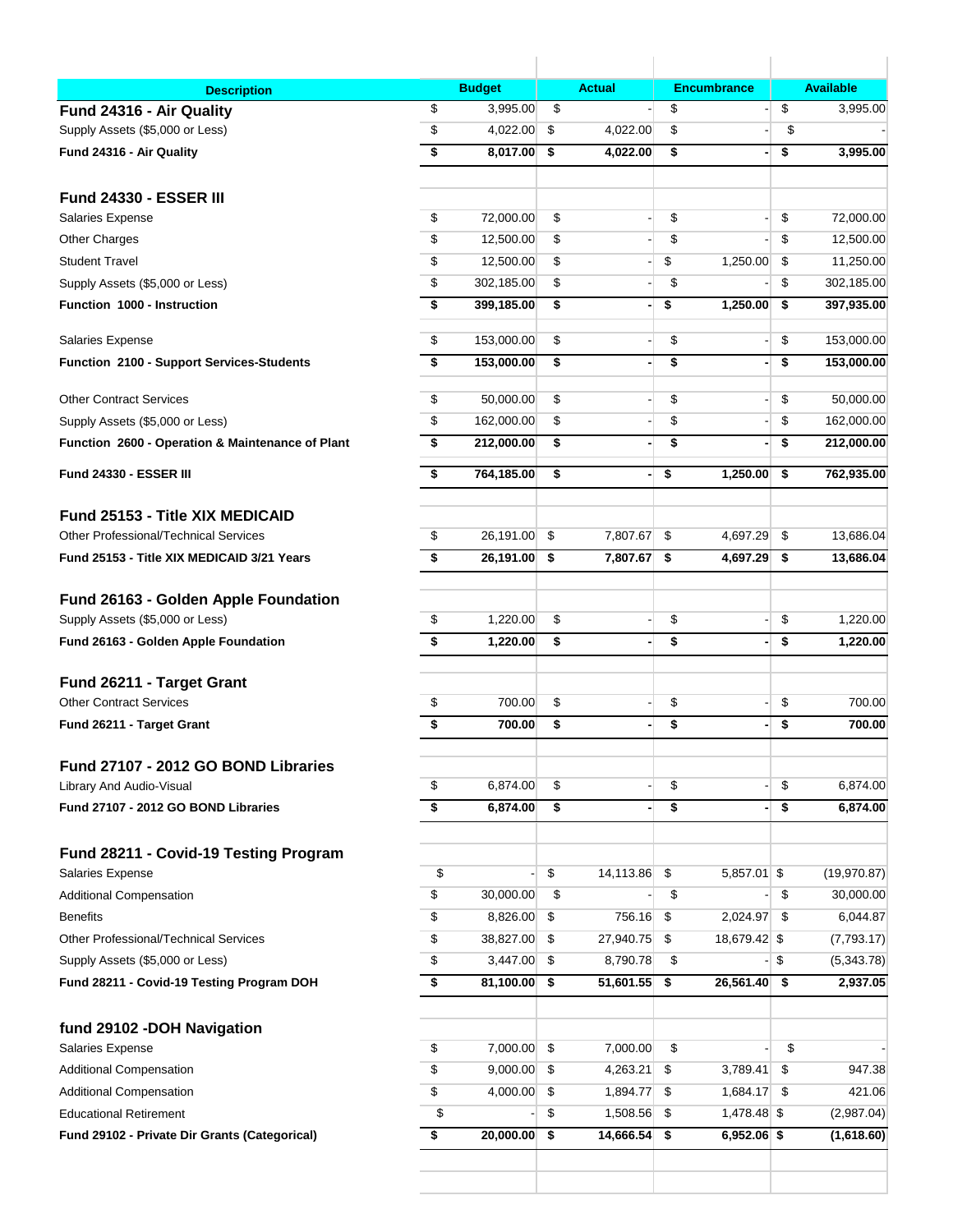| <b>Description</b>                                  | <b>Budget (YTD)</b> | <b>Actual (YTD) Incumbrance (YTD)</b> |                    | <b>Available (YTD)</b> |              |  |
|-----------------------------------------------------|---------------------|---------------------------------------|--------------------|------------------------|--------------|--|
| Fund 31200 - Public School Capital Outlay           |                     |                                       |                    |                        |              |  |
| Rentals-Lease to Purchase                           | \$<br>267,165.00    | \$<br>180,238.92 \$                   | 86,926.08          | \$                     |              |  |
| Fund 31200 - Public School Capital Outlay           | \$<br>267,165.00    | \$<br>180,238.92 \$                   | 86,926.08          | \$                     |              |  |
| Fund 31400 - Special Capital Outlay-State           |                     |                                       |                    |                        |              |  |
| Capital Outlay-Fixed Assets (More Than \$1000)      | \$<br>378,946.00    | \$                                    | \$                 | \$                     | 378,946.00   |  |
| Fund 31400 - Special Capital Outlay-State           | \$<br>378,946.00    | \$                                    | \$                 | \$                     | 378,946.00   |  |
| Fund 31600 - HB-3                                   |                     |                                       |                    |                        |              |  |
| <b>County Tax Collection Costs</b>                  | \$<br>3,000.00      | \$<br>1,735.24                        | \$                 | \$                     | 1,264.76     |  |
| Function 2300 - Support Services-General Admin      | \$<br>3,000.00      | \$<br>1,735.24                        | \$                 | \$                     | 1,264.76     |  |
| Rentals-Lease to Purchase                           | \$<br>949,455.00    | \$<br>279,700.05                      | \$<br>121,608.69   | \$                     | 548,146.26   |  |
| Function 4000 - Capital Outlay                      | \$<br>949,455.00    | \$<br>279,700.05                      | \$<br>121,608.69   | \$                     | 548,146.26   |  |
| Fund 31600 - Capital Improvements HB-33             | \$<br>952,455.00    | \$<br>281,435.29                      | \$<br>121,608.69   | \$                     | 549,411.02   |  |
| Fund 31700 - Capital Improvements SB-9              |                     |                                       |                    |                        |              |  |
| Maintenance & Repair - Bldgs/Grnds/Equipment (SB-9) | \$<br>3,293.00      | \$<br>12,205.00                       | \$                 | \$                     | (8,912.00)   |  |
| Capital Outlay-Supply Assets (\$1000 Or Less)       | \$<br>8,912.00      | \$                                    | \$                 | \$                     | 8,912.00     |  |
| Fund 31700 - Capital Improvements SB-9              | \$<br>12,205.00 \$  | 12,205.00                             | \$                 | \$                     |              |  |
| <b>Fund 31701 - SB-9</b>                            |                     |                                       |                    |                        |              |  |
| <b>County Tax Collection Costs</b>                  | \$<br>$1,410.00$ \$ | 890.05                                | \$                 | \$                     | 519.95       |  |
| Function 2300 - Support Services-General Admin      | \$<br>1,410.00      | \$<br>890.05                          | \$                 | \$                     | 519.95       |  |
| Maintenance & Repair - Bldgs/Grnds/Equipment (SB-9) | \$                  | \$<br>426.05                          | \$                 | \$                     | (426.05)     |  |
| Rentals-Lease to Purchase                           | \$<br>544,139.00    | \$                                    | \$                 | \$                     | 544,139.00   |  |
| Function 4000 - Capital Outlay                      | \$<br>544,139.00    | \$<br>426.05                          | \$                 | \$                     | 543,712.95   |  |
| Fund 31701 - SB-9 Ad Valorem                        | \$<br>545,549.00    | \$<br>1,316.10                        | \$                 | \$                     | 544,232.90   |  |
| Fund 31703 - SB-9 State Match Cash                  |                     |                                       |                    |                        |              |  |
| Maintenance & Repair - Bldgs/Grnds/Equipment (SB-9) | \$<br>9,238.00      | \$                                    | \$                 | \$                     | 9,238.00     |  |
| Supply Assets (\$5,000 or Less)                     | \$<br>16,537.00     | \$                                    | \$                 | \$                     | 16,537.00    |  |
| Fund 31703 - SB-9 State Match Cash                  | \$<br>25,775.00     | \$                                    | \$                 | \$                     | 25,775.00    |  |
| <b>Grand Total</b>                                  | \$<br>7,010,757.00  | \$<br>2,954,336.50                    | \$<br>2,131,531.10 | \$                     | 1,924,889.40 |  |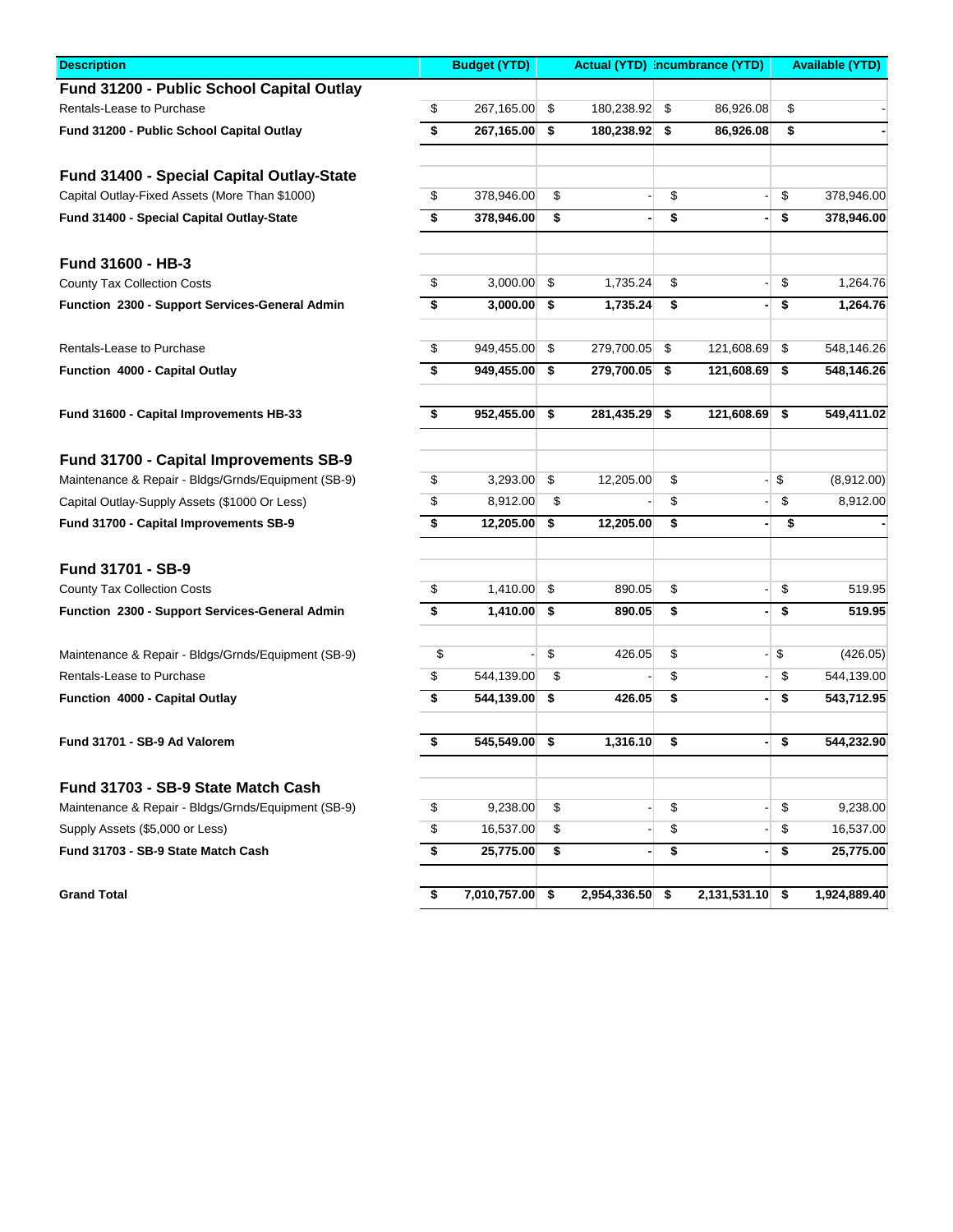Issued POs Report

|                  |             |                                                       | <b>Date</b>   |                  | <b>Invoiced</b> | Remaining          |
|------------------|-------------|-------------------------------------------------------|---------------|------------------|-----------------|--------------------|
| <b>PO Number</b> | <b>Type</b> | <b>Vendor Name</b>                                    | <b>Issued</b> | <b>PO Amount</b> | <b>Amount</b>   | <b>Encumbrance</b> |
| 22-0002-1        | Dollar      | Jim Richardson                                        | 12/1/2021     | \$<br>2,425.86   | \$              | \$<br>2,425.86     |
| 22-0003          | Dollar      | Alarm Control Technologies                            | 7/1/2021      | \$<br>500.00     | \$<br>436.92    | \$<br>63.08        |
| 22-0004          | Dollar      | Albuquerque Bernalillo County Water Utility Authority | 7/1/2021      | \$<br>22,000.00  | \$13,785.98     | \$<br>8,214.02     |
| 22-0005          | Dollar      | Ant Mary's Pest Control                               | 7/1/2021      | \$<br>700.00     | \$<br>302.06    | \$<br>397.94       |
| 22-0006-2        | Dollar      | <b>APIAL</b>                                          | 12/1/2021     | \$<br>5,431.00   | \$<br>2,101.50  | \$<br>3,329.50     |
| 22-0007-1        | Dollar      | C & C Distributors                                    | 2/1/2022      | \$<br>5,208.99   | \$<br>2,737.71  | \$<br>2,471.28     |
| 22-0008          | Dollar      | Century Link                                          | 7/1/2021      | \$<br>2,000.00   | \$<br>1,354.95  | \$<br>645.05       |
| 22-0009          | Dollar      | Cooperative Educational Svcs.                         | 7/1/2021      | \$<br>44,000.00  | \$<br>24,208.31 | \$<br>19,791.69    |
| 22-0010-2        | Dollar      | <b>Charter School Nursing Services</b>                | 1/1/2022      | \$<br>30,504.55  | 7,127.84<br>\$  | \$<br>23,376.71    |
| 22-0011-1        | Dollar      | Comcast                                               | 10/1/2021     | \$<br>4,199.32   | \$<br>1,759.89  | \$<br>2,439.43     |
| 22-0012          | Dollar      | <b>Consolidated School Support Services</b>           | 7/1/2021      | \$<br>12,767.07  | \$              | \$<br>12,767.07    |
| 22-0013          | Dollar      | <b>Copperstate Security</b>                           | 7/1/2021      | \$<br>800.00     | \$<br>321.94    | \$<br>478.06       |
| 22-0014          | Dollar      | De Lage Landen Financial Services                     | 7/1/2021      | \$<br>6,000.00   | \$<br>4,859.09  | \$<br>1,140.91     |
| 22-0015          | Dollar      | <b>Document Solutions</b>                             | 7/1/2021      | \$<br>10,000.00  | \$<br>2,209.78  | \$<br>7,790.22     |
| 22-0017          | Dollar      | <b>Fuentes Law Office</b>                             | 7/1/2021      | \$<br>15,000.00  | \$<br>5,276.70  | \$<br>9,723.30     |
| 22-0018          | Dollar      | Harmonix Technologies, Inc.                           | 7/1/2021      | \$<br>51,726.06  | 31,337.67<br>\$ | \$<br>20,388.39    |
| 22-0022-1        | Dollar      | Herrera Coaches Inc.                                  | 7/1/2021      | \$<br>49,977.76  | \$<br>12,529.50 | \$<br>37,448.26    |
| 22-0023-2        | Dollar      | Jani-King                                             | 8/15/2021     | \$<br>48,664.57  | \$30,271.09     | \$<br>18,393.48    |
| 22-0024          | Dollar      | Karen Patrick                                         | 7/1/2021      | \$<br>2,000.00   | \$              | \$<br>2,000.00     |
| 22-0026-1        | Dollar      | New Mexico Gas Company                                | 12/1/2021     | \$<br>4,197.34   | \$<br>3,397.07  | \$<br>800.27       |
| 22-0028          | Dollar      | <b>PNM</b>                                            | 7/1/2021      | \$<br>50,000.00  | 32,067.01<br>\$ | \$<br>17,932.99    |
| 22-0029          | Dollar      | <b>RCH Consulting</b>                                 | 7/1/2021      | \$<br>8,000.00   | \$<br>7,222.23  | \$<br>777.77       |
| 22-0033          | Dollar      | The Vigil Group                                       | 7/1/2021      | \$<br>65,000.00  | 42,717.12<br>\$ | \$<br>22,282.88    |
| 22-0037-1        | Dollar      | <b>Cutler Charitable Foundation</b>                   | 7/1/2021      | \$<br>735,732.69 | \$468,193.55    | \$<br>267,539.14   |
| 22-0052          | Regular     | Harmonix Technologies, Inc.                           | 8/6/2021      | \$<br>1,332.85   | \$              | \$<br>1,332.85     |
| 22-0053-2        | Dollar      | Dions                                                 | 1/1/2022      | \$<br>7,077.50   | \$<br>3,255.00  | \$<br>3,822.50     |
| 22-0055          | Dollar      | <b>Building Automation Services</b>                   | 8/10/2021     | \$<br>2,425.00   | \$<br>1,220.00  | \$<br>1,205.00     |
| 22-0071          | Dollar      | Wise, Shirley                                         | 8/20/2021     | \$<br>10,000.00  | \$              | \$<br>10,000.00    |
| 22-0072          | Dollar      | LSG and Associates Inc.                               | 8/20/2021     | \$<br>55,440.00  | \$14,542.50     | \$<br>40,897.50    |
| 22-0083          |             | Regular Harmonix Technologies, Inc                    | 9/8/2021      | \$<br>116.00     | \$              | \$<br>116.00       |
| 22-0084          | Regular     | WI Center for Educational Research                    | 9/10/2021     | 402.73<br>\$     | \$              | \$<br>402.73       |
| 22-0104-1        | Dollar      | Mario's Pizza                                         | 1/1/2022      | \$<br>1,050.70   | \$<br>244.86    | \$<br>805.84       |
| 22-0115          | Regular     | Department of Health and Human Services               | 10/6/2021     | \$<br>180.00     | \$              | \$<br>180.00       |
| 22-0120          | Regular     | Midway Office Supply Center                           | 10/14/2021    | \$<br>290.74     | \$              | \$<br>290.74       |
| 22-0124          | Dollar      | The Vigil Group                                       | 10/20/2021    | \$<br>250.00     | \$<br>23.43     | \$<br>226.57       |
| 22-0129          | Regular     | Page One                                              | 10/29/2021    | \$<br>200.38     | \$<br>182.16    | \$<br>18.22        |
| 22-0134          | Regular     | Harmonix Technologies, Inc.                           | 11/15/2021    | \$<br>11,797.69  | \$              | \$<br>11,797.69    |
| 22-0139          | Dollar      | Unite Private Networks, LLC                           | 11/24/2021    | \$<br>6,500.00   | \$<br>1,972.79  | \$<br>4,527.21     |
| 22-0147          | Regular     | WI Center for Educational Research                    | 12/13/2021    | \$<br>717.91     | \$              | \$<br>717.91       |
| 22-0149          | Regular     | Herrera Bus Co.                                       | 12/15/2021    | \$<br>1,250.00   | \$              | \$<br>1,250.00     |
| 22-0150          | Regular     | Hampton Inn                                           | 12/16/2021    | \$<br>113.75     | \$              | \$<br>113.75       |
| 22-0152          | Dollar      | Albuquerque Public Schools                            | 9/1/2021      | \$<br>64,622.00  | \$<br>36,492.28 | \$<br>28,129.72    |
| 22-0171          | Dollar      | Luz Adentro, LLC                                      | 8/24/2021     | \$<br>54,369.00  | \$27,710.94     | \$<br>26,658.06    |
| 22-0173          | Dollar      | Lowes                                                 | 1/21/2022     | \$<br>5,000.00   | \$              | \$<br>5,000.00     |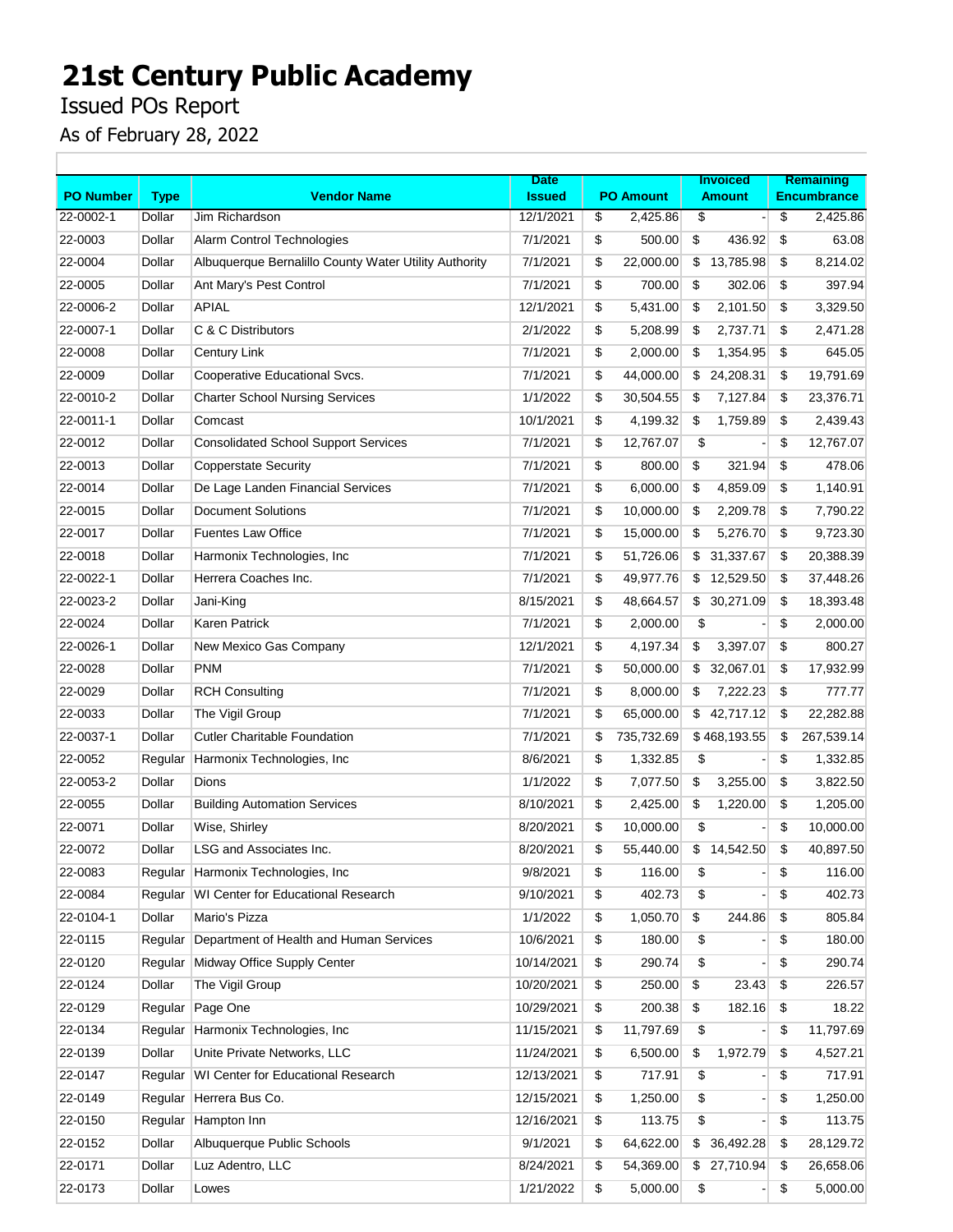| 22-0174          | Regular Cognia |                       | 1/27/2022 | \$<br>1,919.72  | \$<br>- 1      | \$<br>1,919.72   |
|------------------|----------------|-----------------------|-----------|-----------------|----------------|------------------|
| 22-0175          | Regular        | NDI New Mexico        | 1/27/2022 | \$<br>420.00    | \$<br>- 1      | \$<br>420.00     |
| 22-0177          | Regular        | Best Buy              | 1/31/2022 | \$<br>374.32    | \$<br>- 1      | \$<br>374.32     |
| 22-0179          | Dollar         | Unity Design          | 2/7/2022  | \$<br>15,103.20 | \$<br>3.020.64 | \$<br>12,082.56  |
| 22-0184          | Regular        | Ripple Effects Inc    | 2/18/2022 | \$<br>450.00    | \$<br>- 1      | \$<br>450.00     |
| 22-0185          | Regular        | Woodwind & Brasswind  | 2/23/2022 | \$<br>682.50    | \$<br>- 1      | \$<br>682.50     |
| 22-0186          | Regular        | Sweetwater Sound, LLC | 2/23/2022 | \$<br>885.00    | \$<br>- 1      | \$<br>885.00     |
| 22-0187          | Regular        | National Pens Co.     | 2/28/2022 | \$<br>1.099.85  | \$<br>- 1      | \$<br>1.099.85   |
| <b>Sub Total</b> |                |                       |           | \$1,420,906.05  | \$782,882.51   | \$<br>638,023.54 |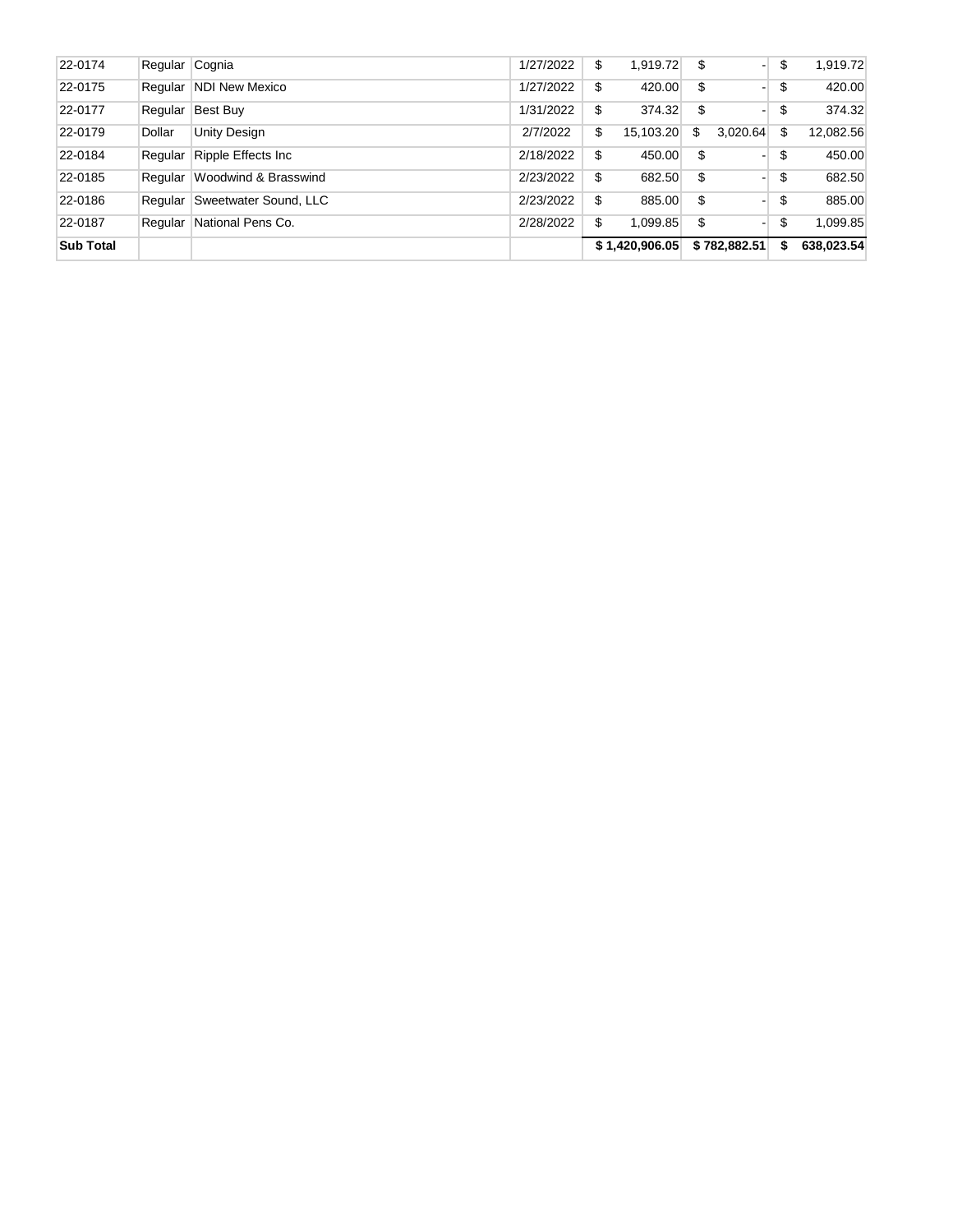Bank Account Register Activity Report

| Date      | <b>Number</b> | <b>Type</b>             | Payee/From                                                | <b>Deposit</b> | Withdrawal      |
|-----------|---------------|-------------------------|-----------------------------------------------------------|----------------|-----------------|
| 2/1/2022  | 02-001        | Cash Receipt            | Title IV/Deposit AM/AM                                    | 2,621.34<br>\$ |                 |
| 2/2/2022  | 02-002        | Cash Receipt            | USDA December 2021                                        | \$<br>6,096.31 |                 |
| 2/4/2022  |               | Payroll Liability Check | Aflac                                                     | \$             | \$<br>380.20    |
| 2/4/2022  |               | Payroll Liability Check | <b>Internal Revenue Service</b>                           |                | \$20,442.02     |
| 2/4/2022  | 02-003        | Cash Receipt            | AM/PM deposit                                             | \$<br>95.00    |                 |
| 2/4/2022  | 8229          | <b>AP Warrant</b>       | C & C Distributors                                        |                | \$<br>647.33    |
| 2/4/2022  | 8230          | <b>AP Warrant</b>       | Century Link                                              |                | \$<br>166.40    |
| 2/4/2022  | 8231          | <b>AP Warrant</b>       | Cooperative Educational Svcs.                             |                | \$13,833.32     |
| 2/4/2022  | 8232          | <b>AP Warrant</b>       | Herrera Coaches Inc.                                      |                | \$<br>12,529.50 |
| 2/4/2022  | 8233          | <b>AP Warrant</b>       | Jani-King                                                 |                | \$<br>4,943.43  |
| 2/4/2022  | 8234          | <b>AP Warrant</b>       | Luz Adentro, LLC                                          |                | \$<br>18,876.40 |
| 2/4/2022  | 8235          | <b>AP Warrant</b>       | Midway Office Supply Center                               |                | \$<br>5,926.66  |
| 2/4/2022  | 8236          | <b>AP Warrant</b>       | New Mexico Public Education Dept.                         |                | \$<br>60,271.38 |
| 2/4/2022  | 8237          | <b>AP Warrant</b>       | <b>RCH Consulting</b>                                     |                | \$<br>6,801.52  |
| 2/4/2022  | 8238          | <b>AP Warrant</b>       | The Vigil Group                                           |                | \$<br>5,339.64  |
| 2/7/2022  | 02-004        | Cash Receipt            | AM/PM deposit                                             | \$<br>120.00   |                 |
| 2/8/2022  |               | Payroll Liability Check | <b>NMPSIA</b>                                             |                | \$31,512.82     |
| 2/8/2022  |               | Payroll Liability Check | <b>NMRHCA</b>                                             |                | \$<br>5,804.93  |
| 2/8/2022  | 02-005        | Cash Receipt            | AM/PM deposit & Covid Testing Advance                     | \$24,350.00    |                 |
| 2/9/2022  | 02-006        | Cash Receipt            | Deposit- AM/PM                                            | \$<br>20.00    |                 |
| 2/10/2022 |               | Payroll Liability Check | <b>NMERB</b>                                              |                | \$49,980.39     |
| 2/10/2022 | 02-007        | Cash Receipt            | SEG February 2022/Air Quality                             | \$251,379.77   |                 |
| 2/11/2022 | 00029267      | Journal Entry           | To record February CASC; Temp Transaction Number T0029610 |                | \$<br>131.50    |
| 2/11/2022 | 02-008        | Cash Receipt            | Deposit- AM/PM                                            | \$<br>130.00   |                 |
| 2/14/2022 | 02-009        | Cash Receipt            | Deposit- AM/PM                                            | \$<br>145.00   |                 |
| 2/15/2022 |               | Payroll Liability Check | Wells Fargo Bank                                          |                | \$63,276.29     |
| 2/15/2022 | 02-010        | Cash Receipt            | Deposit- AM/PM                                            | \$<br>160.00   |                 |
| 2/15/2022 | 02-011        | Cash Receipt            | Title I RfR #5                                            | \$<br>8,947.69 |                 |
| 2/17/2022 |               | <b>AP Warrant</b>       | GoDaddy.com LLC                                           |                | \$<br>239.88    |
| 2/17/2022 | 02-012        | Cash Receipt            | Sandoval County HB-33                                     | \$<br>93.79    |                 |
| 2/18/2022 |               | Payroll Liability Check | <b>Internal Revenue Service</b>                           |                | \$20,279.33     |
| 2/18/2022 | 02-013        | Cash Receipt            | Sandoval County SB-9                                      | \$<br>47.77    |                 |
| 2/18/2022 | 02-014        | Cash Receipt            | Deposit- AM/PM                                            | \$<br>100.00   |                 |
| 2/18/2022 | 8239          | <b>AP Warrant</b>       | Alarm Control Technologies                                |                | \$<br>852.21    |
| 2/18/2022 | 8240          | <b>AP Warrant</b>       | Albuquerque Bernalillo County Water Utility Authority     |                | \$<br>30.47     |
| 2/18/2022 | 8241          | <b>AP Warrant</b>       | Albuquerque Public Schools                                |                | \$<br>9,842.98  |
| 2/18/2022 | 8242          | <b>AP Warrant</b>       | C & C Distributors                                        |                | \$<br>643.82    |
| 2/18/2022 | 8243          | <b>AP Warrant</b>       | <b>Charter School Nursing Services</b>                    |                | \$<br>7,127.84  |
| 2/18/2022 | 8244          | <b>AP Warrant</b>       | Christina Tafoya                                          |                | \$<br>44.00     |
| 2/18/2022 | 8245          | AP Warrant              | <b>Consolidated School Support Services</b>               |                | \$<br>3,344.13  |
| 2/18/2022 | 8246          | <b>AP Warrant</b>       | <b>Cutler Charitable Foundation</b>                       |                | \$<br>66,884.80 |
| 2/18/2022 | 8247          | <b>AP Warrant</b>       | Harmonix Technologies, Inc.                               |                | \$<br>4,476.81  |
| 2/18/2022 | 8248          | <b>AP Warrant</b>       | LSG and Associates Inc.                                   |                | \$<br>1,260.00  |
| 2/18/2022 | 8249          | <b>AP Warrant</b>       | Luz Adentro, LLC                                          |                | \$<br>8,834.54  |
| 2/18/2022 | 8250          | <b>AP Warrant</b>       | New Mexico Gas Company                                    |                | \$<br>1,600.97  |
| 2/18/2022 | 8251          | AP Warrant              | <b>PNM</b>                                                |                | \$<br>3,040.08  |
| 2/18/2022 | 8252          | <b>AP Warrant</b>       | Zoom Video Communications                                 |                | \$<br>3,060.00  |
|           |               |                         |                                                           |                |                 |
| 2/18/2022 | 8253          | <b>AP Warrant</b>       | Albuquerque Bernalillo County Water Utility Authority     |                | \$<br>814.25    |
| 2/18/2022 | 8254          | <b>AP Warrant</b>       | Albuquerque Bernalillo County Water Utility Authority     |                | \$<br>925.22    |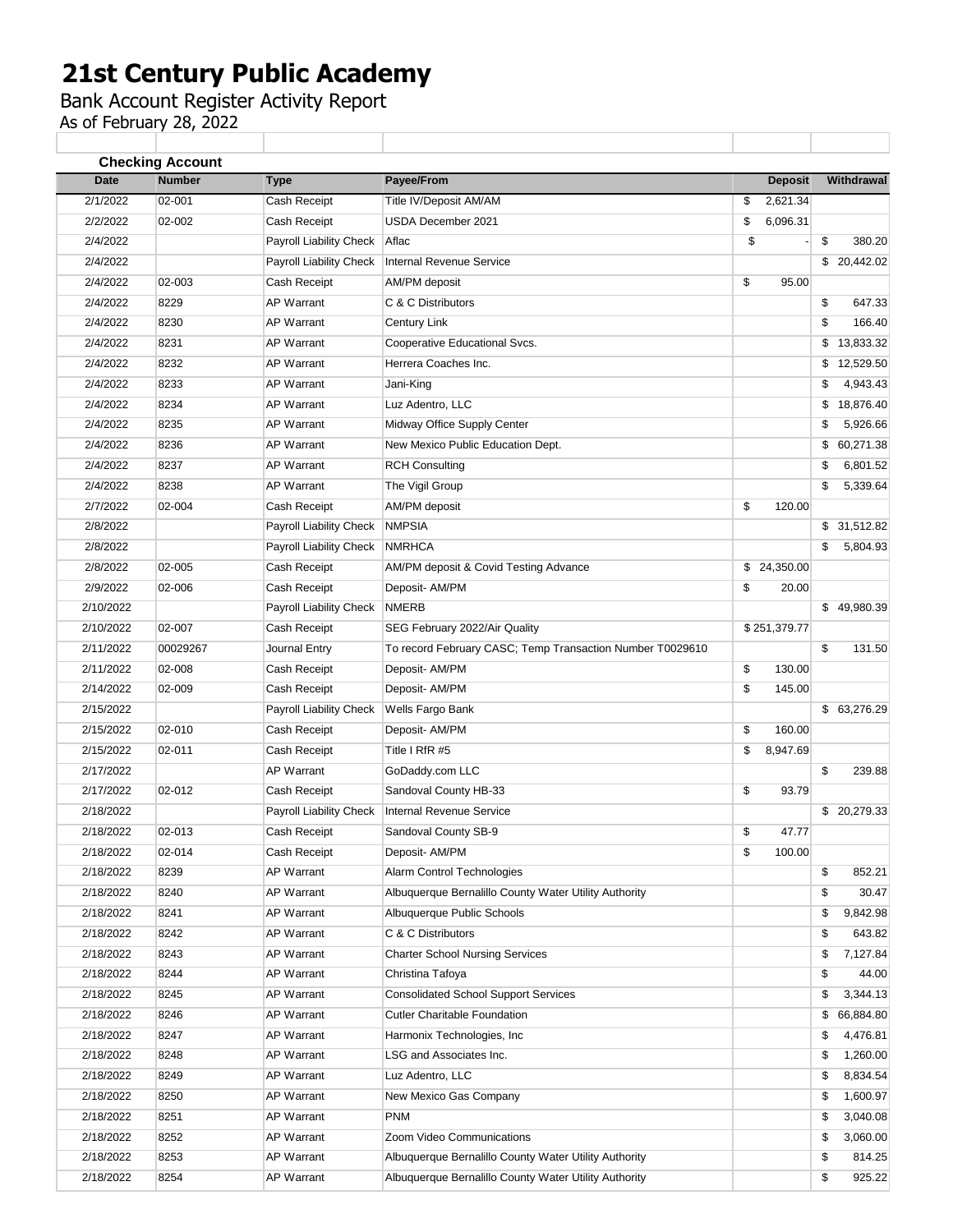| 2/22/2022               | 02-015        | Cash Receipt                   | Deposit- AM/PM                                | \$<br>85.00         |                |
|-------------------------|---------------|--------------------------------|-----------------------------------------------|---------------------|----------------|
| 2/22/2022               | 02-016        | Cash Receipt                   | Bernalillo County HB-33/SB-9                  | \$111,597.68        |                |
| 2/22/2022               | 02-017        | Cash Receipt                   | CARES act                                     | \$<br>94.00         |                |
| 2/23/2022               | 02-018        | Cash Receipt                   | Deposit- AM/PM                                | \$<br>665.00        |                |
| 2/24/2022               |               | <b>Payroll Liability Check</b> | <b>NMTRD</b>                                  |                     | \$<br>5,434.00 |
| 2/24/2022               | 02-019        | Cash Receipt                   | Deposit- AM/PM                                | \$<br>5.00          |                |
| 2/25/2022               | 02-020        | Cash Receipt                   | Transportation/AM/PM Deposit                  | \$12,010.00         |                |
| 2/28/2022               |               | Payroll Liability Check        | Wells Fargo Bank                              |                     | \$ 63,416.98   |
| 2/28/2022               | 02-021        | Cash Receipt                   | Deposit- AM/PM                                | \$<br>280.00        |                |
| 2/28/2022               | 02-022        | Cash Receipt                   | Title IV RfR 3/ USDA January                  | \$11,342.77         |                |
| <b>Sub Total</b>        |               |                                |                                               | \$430,386.12        | \$503,016.04   |
| <b>Activity Account</b> |               |                                |                                               |                     |                |
| <b>Date</b>             | <b>Number</b> | <b>Type</b>                    | Payee/From                                    | <b>Deposit</b>      | Withdrawal     |
| 2/4/2022                | 02-101        | Cash Receipt                   | Activity Deposit - Pizza                      | \$<br>294.00        |                |
| 2/4/2022                | 3574981       | <b>AP Warrant</b>              | <b>APIAL</b>                                  |                     | \$<br>2,101.50 |
| 2/4/2022                | 3574982       | <b>AP Warrant</b>              | Dions                                         |                     | \$<br>913.50   |
| 2/4/2022                | 3574983       | <b>AP Warrant</b>              | <b>Gardenswartz Team Sales</b>                |                     | \$<br>1,660.00 |
| 2/4/2022                | 3574984       | <b>AP Warrant</b>              | Mario's Pizza                                 |                     | \$<br>52.47    |
| 2/7/2022                | 02-102        | Cash Receipt                   | Activity Deposit - Student Council Fundraiser | \$<br>81.75         |                |
| 2/8/2022                | 02-103        | Cash Receipt                   | Activity Deposit - Agenda/Art                 | \$<br>15.00         |                |
| 2/9/2022                | 02-104        | Cash Receipt                   | <b>Activity Deposit - Pizza</b>               | \$<br>463.00        |                |
| 2/11/2022               | 02-105        | Cash Receipt                   | <b>Activity Deposit - Pizza</b>               | \$<br>337.00        |                |
| 2/15/2022               | 02-106        | Cash Receipt                   | Activity Deposit - student council            | \$<br>138.00        |                |
| 2/16/2022               | 02-107        | Cash Receipt                   | <b>Activity Deposit - Music</b>               | \$<br>15.00         |                |
| 2/18/2022               | 3574985       | <b>AP Warrant</b>              | Dions                                         |                     | \$<br>483.00   |
| 2/18/2022               | 3574986       | <b>AP Warrant</b>              | Insights Success Media Tech LLC               |                     | \$<br>799.00   |
| 2/18/2022               | 3574987       | <b>AP Warrant</b>              | Mario's Pizza                                 |                     | \$<br>52.47    |
| 2/18/2022               | 3574988       | <b>AP Warrant</b>              | Megan Herren                                  |                     | \$<br>166.10   |
| 2/23/2022               | 02-108        | Cash Receipt                   | <b>Activity Deposit - Pizza</b>               | \$<br>407.00        |                |
| 2/24/2022               | 02-109        | Cash Receipt                   | Activity Deposit - Art                        | \$<br>5.00          |                |
| 2/25/2022               | 02-110        | Cash Receipt                   | Activity Deposit - Pizza/Agenda               | \$<br>388.00        |                |
| <b>Sub Total</b>        |               |                                |                                               | \$<br>$2,143.75$ \$ | 6,228.04       |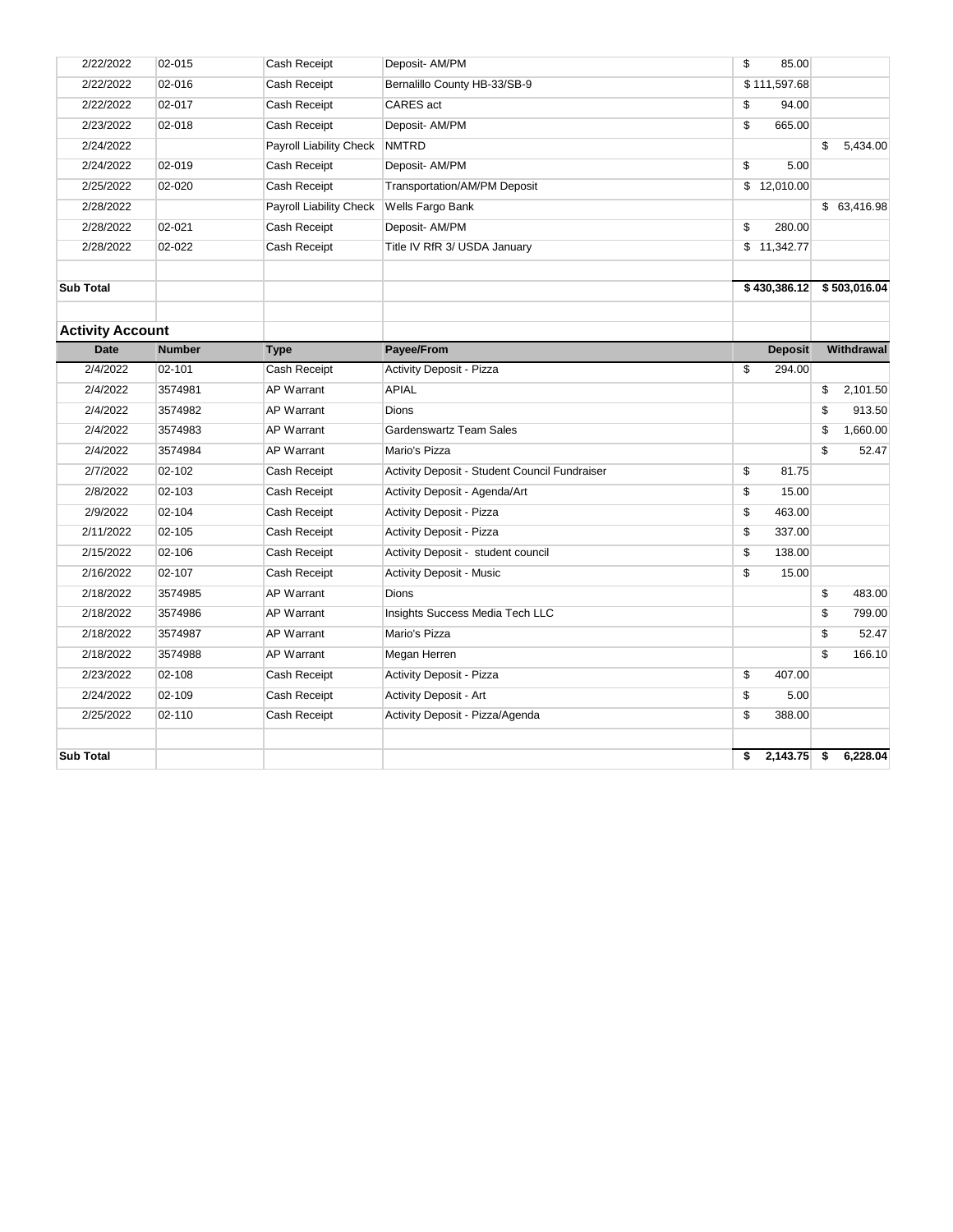Bank Account Reconciliation Report As of February 28, 2022

### **Checking**

|                     | <b>Bank Reconciliation</b> | ٠   |    | Outstanding     | $=$ | <b>ExpectedGL</b> |                | ActualGL           | =   | <b>Difference</b> |
|---------------------|----------------------------|-----|----|-----------------|-----|-------------------|----------------|--------------------|-----|-------------------|
| Beginning Balance   | \$<br>1.402.371.38         | $+$ | S  | (7,990.60)      | $=$ | \$1,394,380.78    | ٠              | \$1,394,380.78     | $=$ | ۰                 |
| Deposits/Debits     | \$<br>430.386.12           | $+$ | \$ |                 | $=$ | 430.386.12        | $\blacksquare$ | \$<br>430.386.12   | $=$ | $\blacksquare$    |
| Withdrawals/Credits | \$<br>(476, 775.92)        |     |    | \$ (26, 240.12) | $=$ | (503, 016.04)     |                | \$<br>(503,016.04) | $=$ | $\blacksquare$    |
| <b>Sub Total</b>    | 1,355,981.58               |     |    | \$ (34,230.72)  |     | \$1,321,750.86    |                | \$1,321,750.86     |     | -                 |

### **Activities**

|                     | <b>Bank Reconciliation</b> | ٠         |    | Outstanding | $=$ |    | ExpectedGL | -              |     | <b>ActualGL</b> |     | <b>Difference</b> |
|---------------------|----------------------------|-----------|----|-------------|-----|----|------------|----------------|-----|-----------------|-----|-------------------|
| Beginning Balance   | \$<br>36.295.21            | $+$       | \$ | (849.00)    | $=$ | \$ | 35.446.21  | $\blacksquare$ | -\$ | 35,446.21       | $=$ |                   |
| Deposits/Debits     | \$<br>2.143.75             | $+$       | S  | -           | $=$ | S  | 2.143.75   | ٠              | \$  | 2.143.75        | $=$ | \$                |
| Withdrawals/Credits | \$<br>(5,648.04)           | $\ddot{}$ | \$ | (580.00)    | $=$ | \$ | (6,228.04) |                | \$  | (6,228.04)      | $=$ | \$                |
| <b>Sub Total</b>    | 32.790.92                  |           | S  | (1,429.00)  |     | \$ | 31,361.92  |                | \$  | 31,361.92       |     |                   |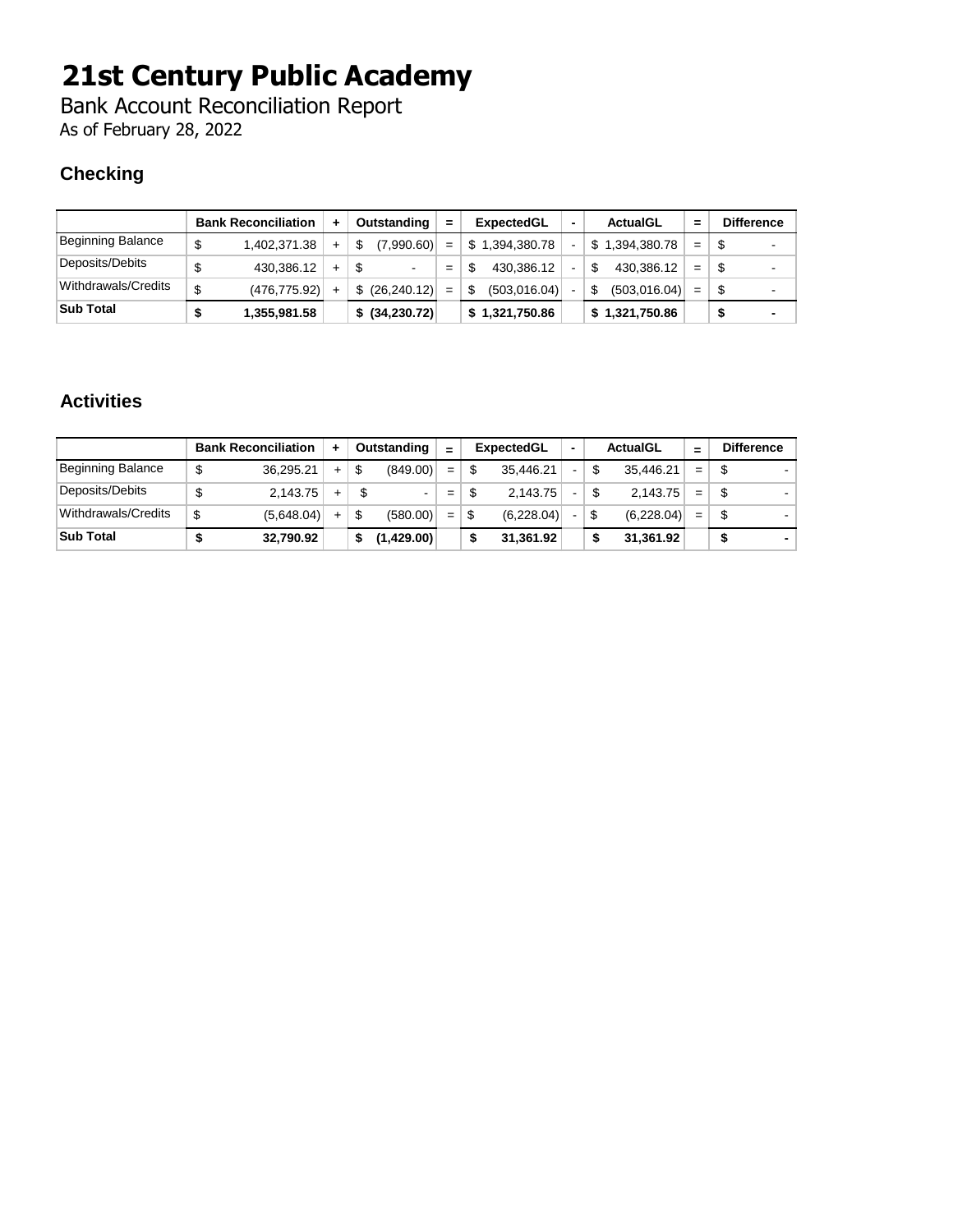## Bank Account Reconciliation Report (Outstanding)

As of February 28, 2022

| <b>Checking</b>        |                          |                       |                                        |                |             |
|------------------------|--------------------------|-----------------------|----------------------------------------|----------------|-------------|
| <b>Last Reconciled</b> | <b>Beginning Balance</b> | <b>Statement Date</b> |                                        |                |             |
| 1/31/2022              | (\$7,990.60)             | 02/28/2022            |                                        |                |             |
| Date                   | <b>Source Document</b>   | <b>Item Number</b>    | <b>Description</b>                     | <b>Deposit</b> | Withdrawal  |
| 3/5/2021               | 21-0030                  | 7862                  | Harbor Freight                         |                | \$458.73    |
| 3/5/2021               | 21-0030                  | 7863                  | <b>Harbor Freight Tools</b>            |                | \$186.89    |
| 10/22/2021             | 22-0014                  | 8125                  | <b>Timothy Martinez</b>                |                | \$44.00     |
| 2/4/2022               | 22-0029                  | 8237                  | <b>RCH Consulting</b>                  |                | \$6,801.52  |
| 2/18/2022              | 22-0030                  | 8241                  | Albuquerque Public Schools             |                | \$9,842.98  |
| 2/18/2022              | 22-0030                  | 8242                  | C & C Distributors                     |                | \$643.82    |
| 2/18/2022              | 22-0030                  | 8243                  | <b>Charter School Nursing Services</b> |                | \$7,127.84  |
| 2/18/2022              | 22-0030                  | 8244                  | Christina Tafoya                       |                | \$44.00     |
| 2/18/2022              | 22-0030                  | 8245                  | <b>Consolidated School Support</b>     |                | \$3,344.13  |
| 2/18/2022              | 22-0030                  | 8247                  | Harmonix Technologies, Inc.            |                | \$4,476.81  |
| 2/18/2022              | 22-0030                  | 8248                  | LSG and Associates Inc.                |                | \$1,260.00  |
| <b>Sub Total</b>       |                          |                       |                                        |                | \$34,230.72 |

### **Activities**

| <b>Last Reconciled</b> | <b>Beginning Balance</b> | <b>Statement Date</b> |                                 |                |            |
|------------------------|--------------------------|-----------------------|---------------------------------|----------------|------------|
| 1/31/2022              | (\$849.00)               | 02/28/2022            |                                 |                |            |
| Date                   | <b>Source Document</b>   | <b>Item Number</b>    | <b>Description</b>              | <b>Deposit</b> | Withdrawal |
| 12/17/2021             | 22-0023                  | 3574964               | <b>APIAL</b>                    |                | \$630.00   |
| 2/18/2022              | 22-0030                  | 3574986               | Insights Success Media Tech LLC |                | \$799.00   |
| <b>Sub Total</b>       |                          |                       |                                 |                | \$1,429.00 |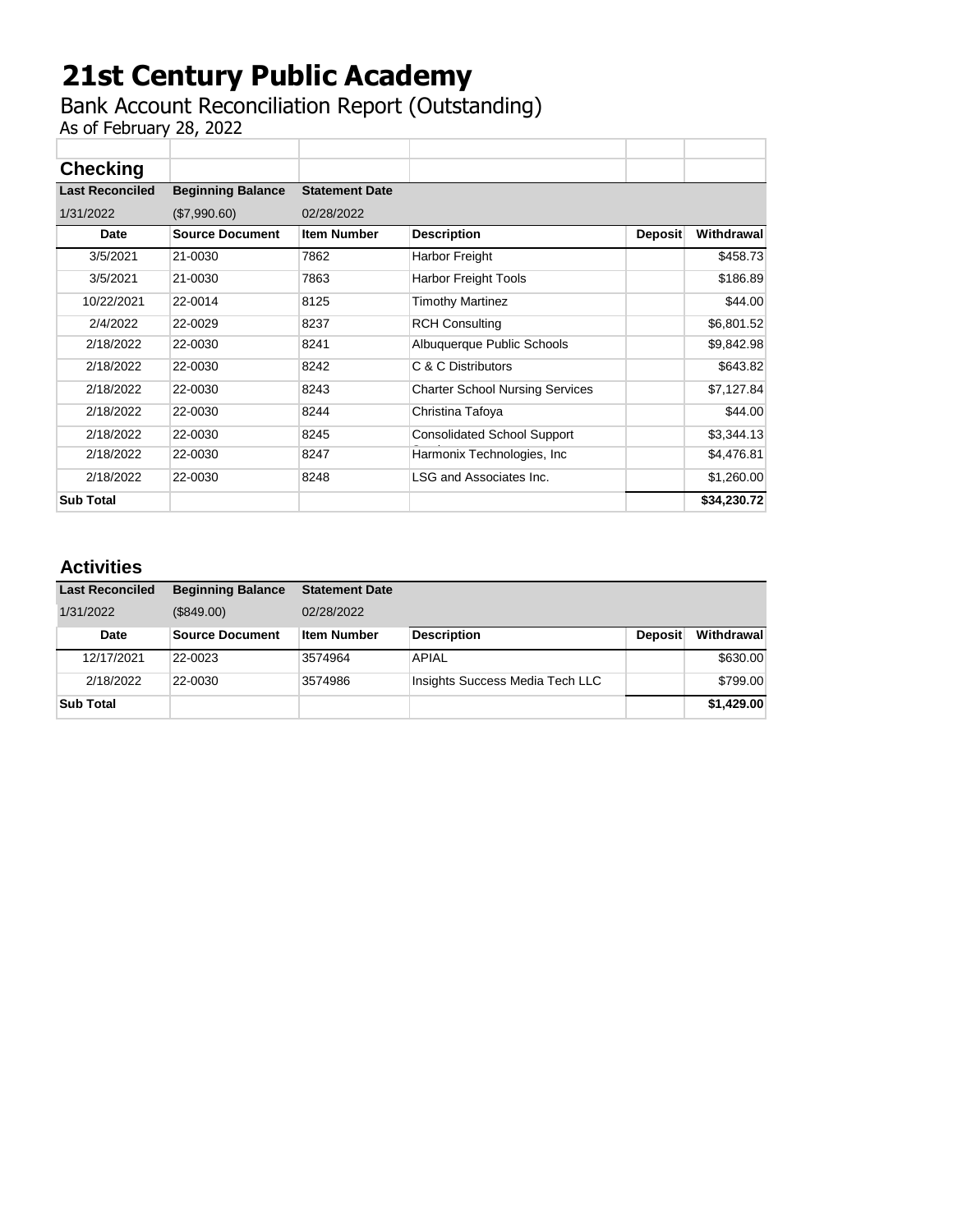#### **STATE OF NEW MEXICO**

#### **PUBLIC EDUCATION DEPARTMENT**

**300 Don Gaspar Santa Fe, NM 87501-2786**

#### **Budget Adjustment Request**

Outlay / Debt Service

**Adjustment Type:** Increase

**Entity Name:** 21st Century Public Academy **Contact:** Amber M Pena, Business Manager **Phone:** 505-938-7716 **Email:** amber@vigilgroup.net

**FLOWTHROUGH ONLY**

**Budget Period:** Jul 1 2021 12:00AM **To:** Jun 30 2022 12:00AM **A. Approved Carryover:** 

2021-2022 **Fiscal Year:**

**B. Total Current Year Allocation:**

**D. Total Funding Available:**

**Adjustment Changes Intent/Scope of Program Yes or No?:** No

**Total Approved Budget (Flowthrough):**

Revenue 11000.0000.43202 \$18,235

| <b>IFund</b>              | <b>Function</b>  | Object                                    | Program | Location                                              | <b>Job Class</b>     | <b>Present Budget</b> | Adj Amt Exp | Adj Budget | ADD'L<br><b>FTEI</b> |
|---------------------------|------------------|-------------------------------------------|---------|-------------------------------------------------------|----------------------|-----------------------|-------------|------------|----------------------|
| 11000<br>Operation<br>lal | 1000 Instruction | 52111 Educational 0000 No<br>l Retirement | Program | 580001 21st<br>Century Public<br>Academy<br>Admin Ofc | 0000 No Job<br>Class | \$223,310             | \$18,235    | \$241,545  |                      |
|                           |                  |                                           |         |                                                       |                      | Sub Total             | \$18,235    |            |                      |
|                           |                  |                                           |         |                                                       |                      | Indirect Cost         |             |            |                      |
|                           |                  |                                           |         |                                                       |                      | <b>DOC. TOTAL</b>     | \$18,235    |            |                      |

#### **Justification:**

To budget for 1% ERB distribution per memo.

Compliance with Sections 10-15-1 and 22-8-12, NMSA, 1978 Compilation:

A. The requested budget/changes were authorized at a scheduled Board of Education or Governance Council meeting open to the public on:

B. Justification for the transfer: Explanation such as "underbudgeted", "insufficient budget", or "needed to close out Project" ARE NOT ACCEPTABLE. Attach additional sheets if necessary.

ALL TRANSFER BARS MUST NET OUT TO ZERO ON THE DOC. TOTAL LINE.

**Doc. ID:** 580-000-2122-0046-I

**Fund Type:** General Fund / Capital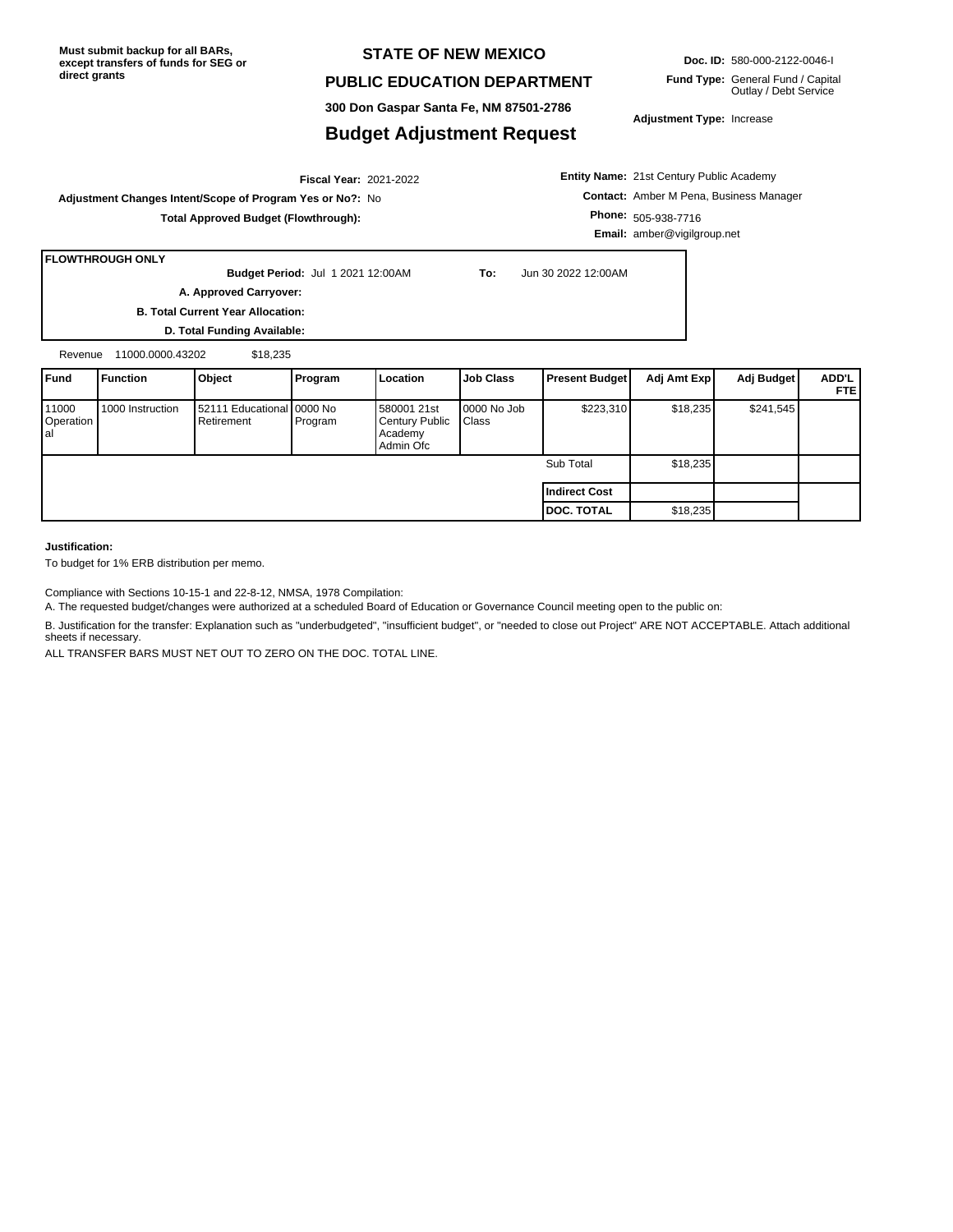#### **STATE OF NEW MEXICO**

#### **PUBLIC EDUCATION DEPARTMENT**

**300 Don Gaspar Santa Fe, NM 87501-2786**

#### **Budget Adjustment Request**

**Adjustment Type:** Increase

2021-2022 **Fiscal Year: Adjustment Changes Intent/Scope of Program Yes or No?:** No

**Total Approved Budget (Flowthrough):**

**Entity Name:** 21st Century Public Academy **Contact:** Amber M Pena, Business Manager **Phone:** 505-938-7716 **Email:** amber@vigilgroup.net

#### **FLOWTHROUGH ONLY**

**Budget Period:** Jul 1 2021 12:00AM **To:** Jun 30 2022 12:00AM

**A. Approved Carryover:** 

**B. Total Current Year Allocation:**

**D. Total Funding Available:** Revenue 23000.0000.41920 \$379

| <b>Fund</b>                                     | Function         | Object                                              | <b>Program</b>                                | Location                                              | <b>Job Class</b>     | <b>Present Budget</b> | Adj Amt Exp | Adj Budget | <b>ADD'L</b><br><b>FTEI</b> |
|-------------------------------------------------|------------------|-----------------------------------------------------|-----------------------------------------------|-------------------------------------------------------|----------------------|-----------------------|-------------|------------|-----------------------------|
| 23000<br>INon-<br>Instructio<br>Inal<br>Support | 1000 Instruction | <b>1</b> 56118 General<br>Supplies and<br>Materials | 1010 Regular<br>Education (K-<br>12) Programs | 580001 21st<br>Century Public<br>Academy<br>Admin Ofc | 0000 No Job<br>Class | \$56,542              | \$379       | \$56,921   |                             |
|                                                 |                  |                                                     |                                               |                                                       |                      | Sub Total             | \$379       |            |                             |
|                                                 |                  |                                                     |                                               |                                                       |                      | Indirect Cost         |             |            |                             |
|                                                 |                  |                                                     |                                               |                                                       |                      | <b>IDOC. TOTAL</b>    | \$379       |            |                             |

**Justification:**

To budget for funds received.

Compliance with Sections 10-15-1 and 22-8-12, NMSA, 1978 Compilation:

A. The requested budget/changes were authorized at a scheduled Board of Education or Governance Council meeting open to the public on:

B. Justification for the transfer: Explanation such as "underbudgeted", "insufficient budget", or "needed to close out Project" ARE NOT ACCEPTABLE. Attach additional sheets if necessary.

ALL TRANSFER BARS MUST NET OUT TO ZERO ON THE DOC. TOTAL LINE.

**Doc. ID:** 580-000-2122-0047-I

**Fund Type:** General Fund / Capital Outlay / Debt Service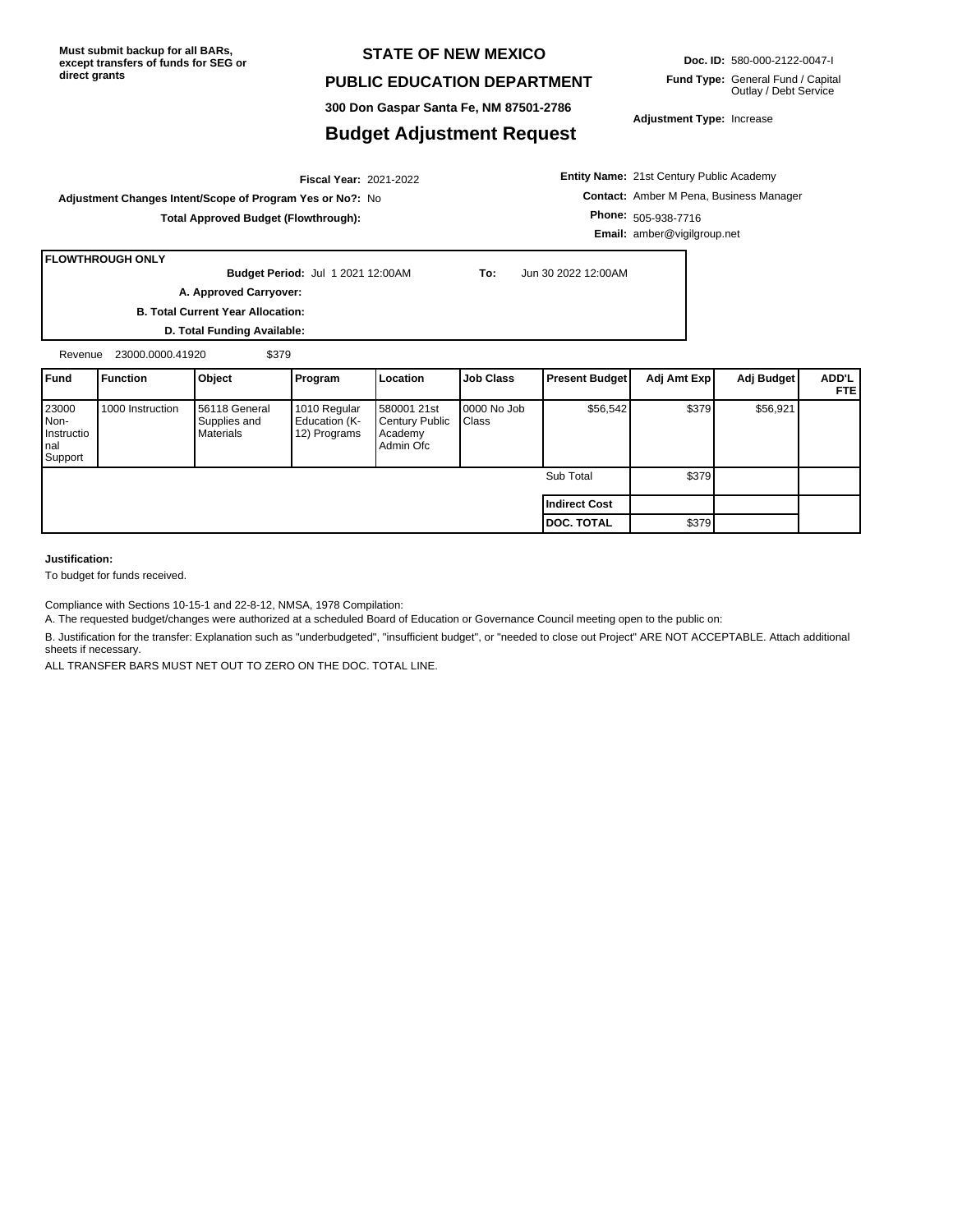#### **STATE OF NEW MEXICO**

#### **PUBLIC EDUCATION DEPARTMENT**

**300 Don Gaspar Santa Fe, NM 87501-2786**

#### **Budget Adjustment Request**

**Doc. ID:** 580-000-2122-0048-I

**Fund Type:** General Fund / Capital Outlay / Debt Service

**Adjustment Type:** Increase

2021-2022 **Fiscal Year:**

**Adjustment Changes Intent/Scope of Program Yes or No?:** No

**Total Approved Budget (Flowthrough):**

**Entity Name:** 21st Century Public Academy **Contact:** Amber M Pena, Business Manager **Phone:** 505-938-7716 **Email:** amber@vigilgroup.net

**FLOWTHROUGH ONLY**

**Budget Period:** Jul 1 2021 12:00AM **To:** Jun 30 2022 12:00AM

**B. Total Current Year Allocation:**

**A. Approved Carryover:** 

**D. Total Funding Available:**

Revenue 11000.0000.41701 \$2,590

| <b>Fund</b>              | <b>Function</b>                          | Object                                  | Program            | Location                                                     | <b>Job Class</b>                                 | <b>Present Budget</b> | Adj Amt Exp | Adj Budget | ADD'L<br><b>FTE</b> |
|--------------------------|------------------------------------------|-----------------------------------------|--------------------|--------------------------------------------------------------|--------------------------------------------------|-----------------------|-------------|------------|---------------------|
| 11000<br>Operation<br>al | 3300 Community<br>Services<br>Operations | 51300 Additional<br>Compensation        | 0000 No<br>Program | 580001 21st<br>Century Public<br>Academy<br>Admin Ofc        | 1625 Extended<br>Services for<br><b>Students</b> | \$25,055              | \$1,910     | \$26,965   |                     |
| 11000<br>Operation<br>al | 3300 Community<br>Services<br>Operations | 52111 Educational 0000 No<br>Retirement | Program            | 580001 21st<br><b>Century Public</b><br>Academy<br>Admin Ofc | 0000 No Job<br>Class                             | \$2,085               | \$500       | \$2,585    |                     |
| 11000<br>Operation<br>al | 3300 Community<br>Services<br>Operations | 52112 ERA -<br><b>Retiree Health</b>    | 0000 No<br>Program | 580001 21st<br><b>Century Public</b><br>Academy<br>Admin Ofc | 0000 No Job<br>Class                             | \$300                 | \$100       | \$400      |                     |
| 11000<br>Operation<br>al | 3300 Community<br>Services<br>Operations | 52210 FICA<br>Payments                  | 0000 No<br>Program | 580001 21st<br><b>Century Public</b><br>Academy<br>Admin Ofc | 0000 No Job<br>Class                             | \$930                 | \$60        | \$990      |                     |
| 11000<br>Operation<br>al | 3300 Community<br>Services<br>Operations | 52220 Medicare<br>Payments              | 0000 No<br>Program | 580001 21st<br><b>Century Public</b><br>Academy<br>Admin Ofc | 0000 No Job<br>Class                             | \$218                 | \$20        | \$238      |                     |
|                          |                                          |                                         |                    |                                                              |                                                  | Sub Total             | \$2,590     |            |                     |
|                          |                                          |                                         |                    |                                                              |                                                  | <b>Indirect Cost</b>  |             |            |                     |
|                          |                                          |                                         |                    |                                                              |                                                  | DOC. TOTAL            | \$2,590     |            |                     |

**Justification:**

To budget for funds received.

Compliance with Sections 10-15-1 and 22-8-12, NMSA, 1978 Compilation:

A. The requested budget/changes were authorized at a scheduled Board of Education or Governance Council meeting open to the public on:

B. Justification for the transfer: Explanation such as "underbudgeted", "insufficient budget", or "needed to close out Project" ARE NOT ACCEPTABLE. Attach additional sheets if necessary.

ALL TRANSFER BARS MUST NET OUT TO ZERO ON THE DOC. TOTAL LINE.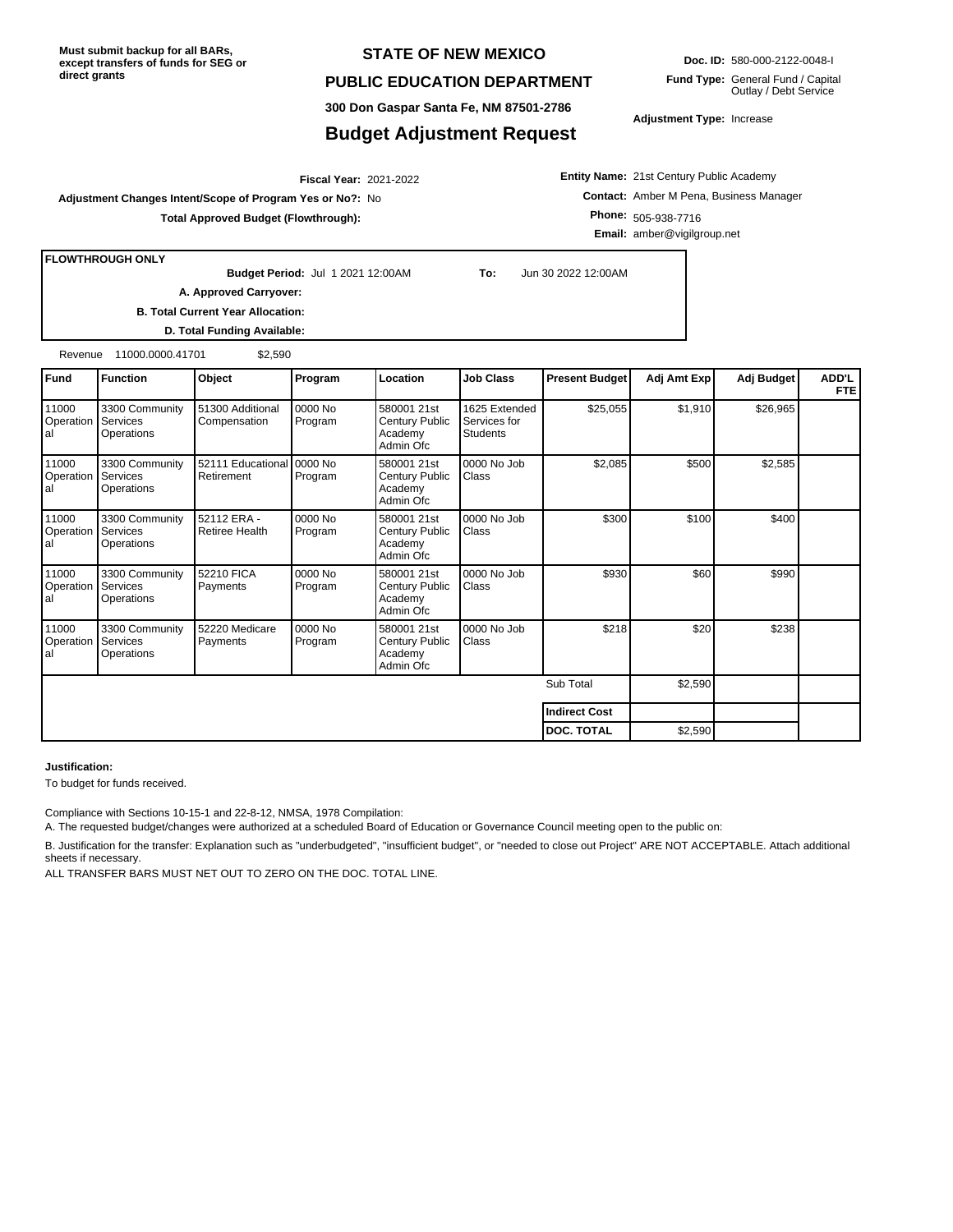#### **STATE OF NEW MEXICO**

#### **PUBLIC EDUCATION DEPARTMENT**

**300 Don Gaspar Santa Fe, NM 87501-2786**

#### **Budget Adjustment Request**

**Doc. ID:** 580-000-2122-0049-I

**Fund Type:** General Fund / Capital Outlay / Debt Service

**Adjustment Type:** Increase

**Entity Name:** 21st Century Public Academy **Contact:** Amber M Pena, Business Manager **Phone:** 505-938-7716 **Email:** amber@vigilgroup.net

**Total Approved Budget (Flowthrough):**

**Adjustment Changes Intent/Scope of Program Yes or No?:** No

#### **FLOWTHROUGH ONLY**

**Budget Period:** Jul 1 2021 12:00AM **To:** Jun 30 2022 12:00AM

2021-2022 **Fiscal Year:**

**A. Approved Carryover:** 

**B. Total Current Year Allocation:**

**D. Total Funding Available:** Revenue 11000.0000.41920 \$6

**Fund Function Object Program Location Job Class Present Budget Adj Amt Exp Adj Budget ADD'L FTE** 11000 **Operation** al 1000 Instruction 56113 Software 1010 Regular Education (K-12) Programs 580001 21st Century Public Academy Admin Ofc 0000 No Job Class  $$2,000$   $$6$   $$2,006$ Sub Total | \$6 **Indirect Cost DOC. TOTAL** \$6

#### **Justification:**

To budget for funds received.

Compliance with Sections 10-15-1 and 22-8-12, NMSA, 1978 Compilation:

A. The requested budget/changes were authorized at a scheduled Board of Education or Governance Council meeting open to the public on:

B. Justification for the transfer: Explanation such as "underbudgeted", "insufficient budget", or "needed to close out Project" ARE NOT ACCEPTABLE. Attach additional sheets if necessary.

ALL TRANSFER BARS MUST NET OUT TO ZERO ON THE DOC. TOTAL LINE.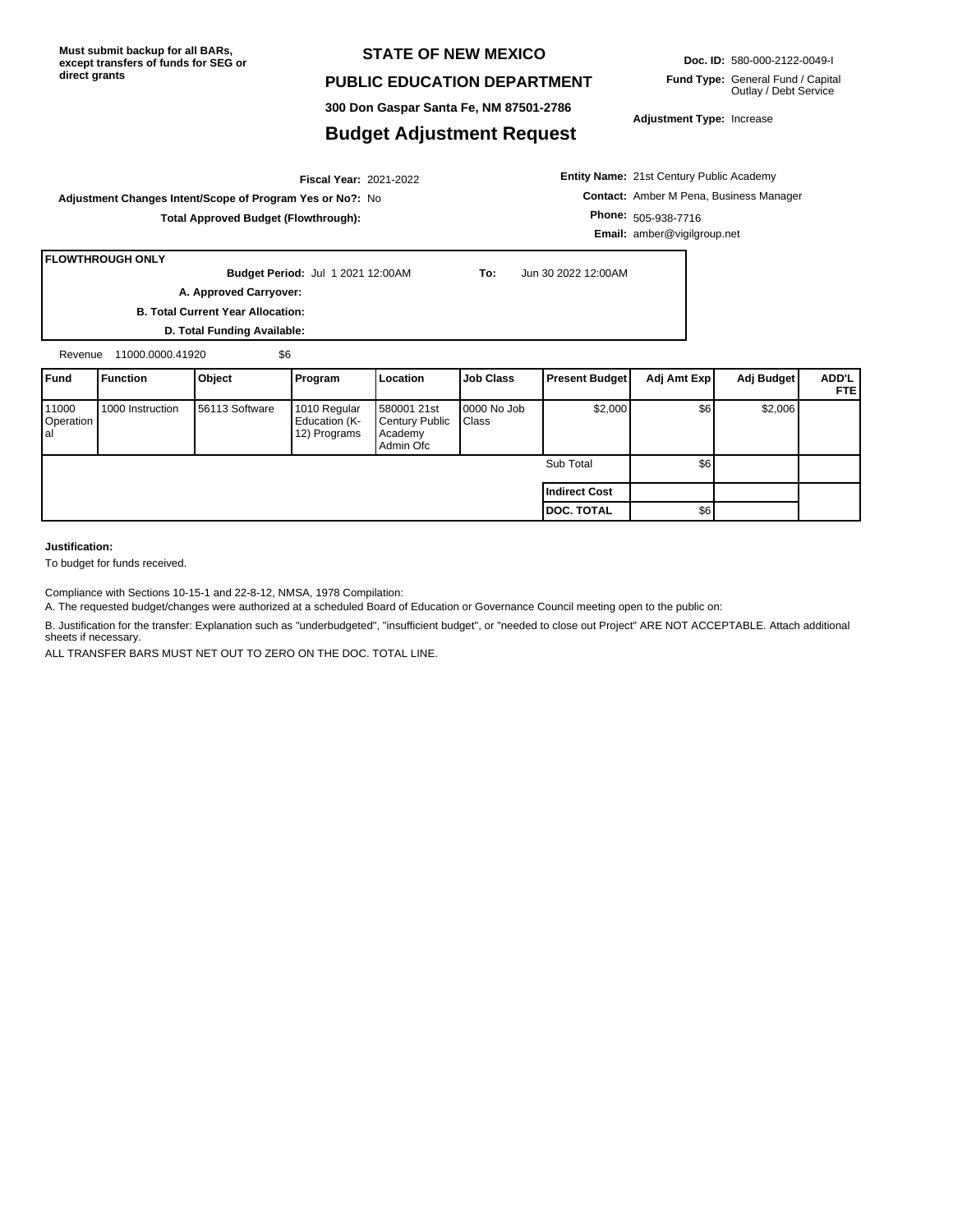#### **STATE OF NEW MEXICO**

**300 Don Gaspar Santa Fe, NM 87501-2786**

**Budget Adjustment Request**

#### **PUBLIC EDUCATION DEPARTMENT**

**Doc. ID:** 580-000-2122-0050-M **Fund Type:** Direct Grant

**Adjustment Type:** Maintenance

2021-2022 **Fiscal Year: Adjustment Changes Intent/Scope of Program Yes or No?:** No **Total Approved Budget (Flowthrough):**

**Entity Name:** 21st Century Public Academy **Contact:** Amber M Pena, Business Manager **Phone:** 505-938-7716 **Email:** amber@vigilgroup.net

**FLOWTHROUGH ONLY**

..

**Budget Period:** Jul 1 2021 12:00AM **To:** Jun 30 2022 12:00AM

**A. Approved Carryover:** 

**B. Total Current Year Allocation:**

**D. Total Funding Available:**

| Fund                                                                   | <b>Function</b>                   | Object                                      | Program            | Location                                                     | <b>Job Class</b>                                     | <b>Present Budget</b> | Adj Amt Exp | Adj Budget | <b>ADD'L</b><br><b>FTE</b> |
|------------------------------------------------------------------------|-----------------------------------|---------------------------------------------|--------------------|--------------------------------------------------------------|------------------------------------------------------|-----------------------|-------------|------------|----------------------------|
| 28211<br>ΝM<br>Schools<br>Covid-19<br>Testing<br>Program<br><b>DOH</b> | 2100 Support<br>Services-Students | 51300 Additional<br>Compensation            | 0000 No<br>Program | 580001 21st<br>Century Public<br>Academy<br>Admin Ofc        | 1211<br>Coordinator/Su<br>bject Matter<br>Specialist | \$30,000              | (\$30,000)  |            |                            |
| 28211<br>NΜ<br>Schools<br>Covid-19<br>Testing<br>Program<br><b>DOH</b> | 2100 Support<br>Services-Students | 52111 Educational<br>Retirement             | 0000 No<br>Program | 580001 21st<br><b>Century Public</b><br>Academy<br>Admin Ofc | 0000 No Job<br>Class                                 | \$4,245               | (\$878)     | \$3,367    |                            |
| 28211<br>ΝM<br>Schools<br>Covid-19<br>Testing<br>Program<br><b>DOH</b> | 2100 Support<br>Services-Students | 52210 FICA<br>Payments                      | 0000 No<br>Program | 580001 21st<br>Century Public<br>Academy<br>Admin Ofc        | 0000 No Job<br>Class                                 | \$1,860               | (\$1,401)   | \$459      |                            |
| 28211<br>NΜ<br>Schools<br>Covid-19<br>Testing<br>Program<br><b>DOH</b> | 2100 Support<br>Services-Students | 52500<br>Unemployment<br>Compensation       | 0000 No<br>Program | 580001 21st<br>Century Public<br>Academy<br>Admin Ofc        | 0000 No Job<br>Class                                 | \$1,686               | (\$1,668)   | \$18       |                            |
| 28211<br>ΝM<br>Schools<br>Covid-19<br>Testing<br>Program<br><b>DOH</b> | 2100 Support<br>Services-Students | 51100 Salaries<br>Expense                   | 0000 No<br>Program | 580001 21st<br>Century Public<br>Academy<br>Admin Ofc        | 1211<br>Coordinator/Su<br>bject Matter<br>Specialist |                       | \$19,971    | \$19,971   | 0.20                       |
| 28211<br>NM<br>Schools<br>Covid-19<br>Testing<br>Program<br>DOH        | 2100 Support<br>Services-Students | 52311 Health and<br><b>Medical Premiums</b> | 0000 No<br>Program | 580001 21st<br>Century Public<br>Academy<br>Admin Ofc        | 0000 No Job<br>Class                                 |                       | \$783       | \$783      |                            |
| 28211<br>ΝM<br>Schools<br>Covid-19<br>Testing<br>Program<br>DOH        | 2100 Support<br>Services-Students | 52312 Life                                  | 0000 No<br>Program | 580001 21st<br><b>Century Public</b><br>Academy<br>Admin Ofc | 0000 No Job<br>Class                                 |                       | \$5         | \$5        |                            |
| 28211<br>NM<br>Schools<br>Covid-19<br>Testing<br>Program<br>DOH        | 2100 Support<br>Services-Students | 52313 Dental                                | 0000 No<br>Program | 580001 21st<br>Century Public<br>Academy<br>Admin Ofc        | 0000 No Job<br>Class                                 |                       | \$28        | \$28       |                            |